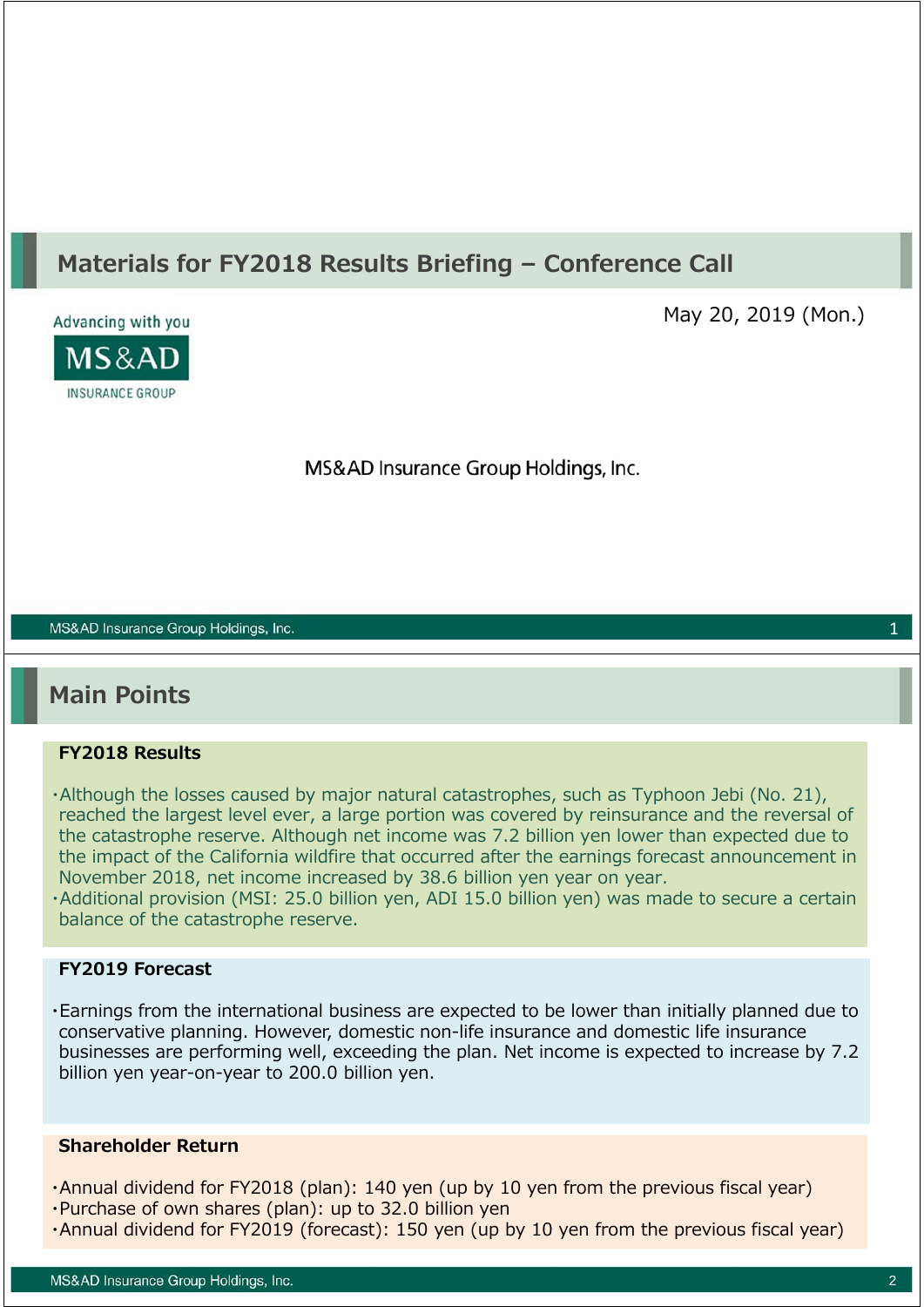| <b>Summary of FY2018 Results</b>                             |            |
|--------------------------------------------------------------|------------|
| Consolidated Earnings                                        | Page 5-13  |
| Domestic Non-Life Insurance Companies                        | Page 14-16 |
| Domestic Life Insurance Companies                            | Page 17-18 |
| Overseas Subsidiaries                                        | Page 19    |
| (Reference) Domestic Non-Life Insurance Companies, MSI & ADI | Page 20-22 |
| (Reference) MS Amlin's Results for FY2018 (Jan.-Dec. 2018)   | Page 23    |
| (Reference) ESR                                              | Page 24    |
| <b>Projected Results for FY2019</b>                          |            |
| <b>Consolidated Earnings Forecasts</b>                       | Page 26-29 |
| Major Assumptions for Earnings Forecasts                     | Page 30    |
| Domestic Non-Life Insurance Companies                        | Page 31-32 |
| Domestic Life Insurance Companies                            | Page 33-34 |
| Overseas Subsidiaries                                        | Page 35    |
| (Reference) Domestic Non-Life Insurance Companies, MSI & ADI | Page 36-37 |
| (Reference) MS Amlin: Measures for Profit Recovery           | Page 38-39 |

Please also refer to an Excel data file uploaded on our website.

MS&AD Insurance Group Holdings, Inc.

## **Summary of FY2018 Results**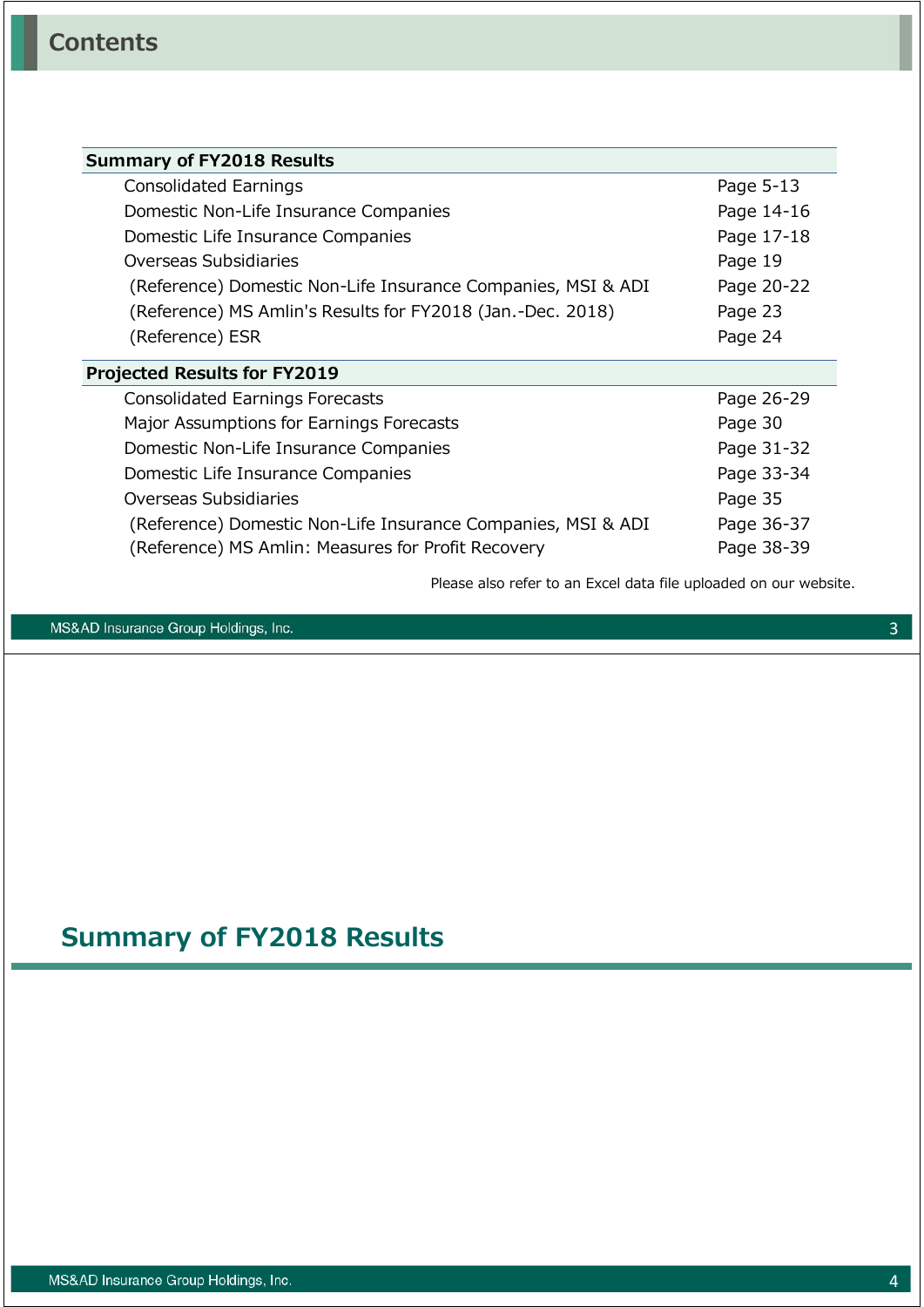### **Consolidated Earnings for FY2018 (1) - Overview (i) (Top line)**

#### **Non-life insurance subsidiaries**

|                                                                                     |                            | FY2017         | FY2018         |            |         |  |  |
|-------------------------------------------------------------------------------------|----------------------------|----------------|----------------|------------|---------|--|--|
|                                                                                     |                            | <b>Results</b> | <b>Results</b> | YoY Change | Growth  |  |  |
| Direct premiums written <sup>*</sup><br>(excl. deposit premiums from policyholders) |                            | 3,568.7        | 3,684.4        | 115.7      | 3.2%    |  |  |
| Net premiums written <sup>*</sup>                                                   |                            | 3,446.9        | 3,500.4        | 53.4       | 1.6%    |  |  |
|                                                                                     | Mitsui Sumitomo Insurance  | 1,500.3        | 1,512.4        | 12.1       | 0.8%    |  |  |
|                                                                                     | Aioi Nissay Dowa insurance | 1,222.0        | 1,233.5        | 11.5       | 0.9%    |  |  |
|                                                                                     | Mitsui Direct General      | 37.8           | 36.6           | $-1.2$     | $-3.2%$ |  |  |
|                                                                                     | Overseas subsidiaries      | 682.3          | 714.6          | 32.2       | 4.7%    |  |  |
|                                                                                     |                            |                |                |            |         |  |  |

 ※ Direct premiums written and net premiums written exclude Good Result Return Premiums of the "ModoRich" auto insurance product, which contains a special clause related to premium adjustment and refund at maturity, same hereafter.

| Life insurance subsidiaries        | (¥bn)          |                |            |        |  |  |  |  |
|------------------------------------|----------------|----------------|------------|--------|--|--|--|--|
|                                    | FY2017         | FY2018         |            |        |  |  |  |  |
|                                    | <b>Results</b> | <b>Results</b> | YoY Change | Growth |  |  |  |  |
| Gross premiums income <sup>*</sup> | 1,508.1        | 1,599.9        | 91.7       | 6.1%   |  |  |  |  |
| MSI Aioi Life                      | 492.5          | 504.2          | 11.6       | 2.4%   |  |  |  |  |
| MSI Primary Life                   | 1,015.6        | 1,095.6        | 80.0       | 7.9%   |  |  |  |  |
| Life insurance premiums            | 1,058.2        | 1,286.8        | 228.5      | 21.6%  |  |  |  |  |

※ Gross premiums income is for domestic life insurance subsidiaries only.

#### MS&AD Insurance Group Holdings, Inc.

### **Consolidated Earnings for FY2018 (1) - Overview (i) (Top line)**

#### (Non-life insurance subsidiaries: domestic and overseas)

・ Net premiums written increased at both domestic and overseas non-life subsidiaries, with a total increase by 53.4 billion yen or 1.6%.

・ Direct premiums written increased by 74.0 billion yen or 2.6% and net premiums written increased by 23.6 billion yen or 0.9% for the two domestic non-life insurance companies combined. Higher sales of fire and casualty insurance contributed to the increase, although there was a drop in compulsory auto liability insurance, and additional costs of reinsurance premiums for natural catastrophes reached 24.5 billion yen.

・ Net premiums written at overseas subsidiaries increased by 32.2 billion yen due to the increase at MS Amlin and MS First Capital being newly included in the scope of consolidation (19.2 billion yen).

#### (Life insurance subsidiaries: domestic)

- ・ MSI Aioi Life: Please see Slide 17
- ・ MSI Primary Life: Please see Slide 18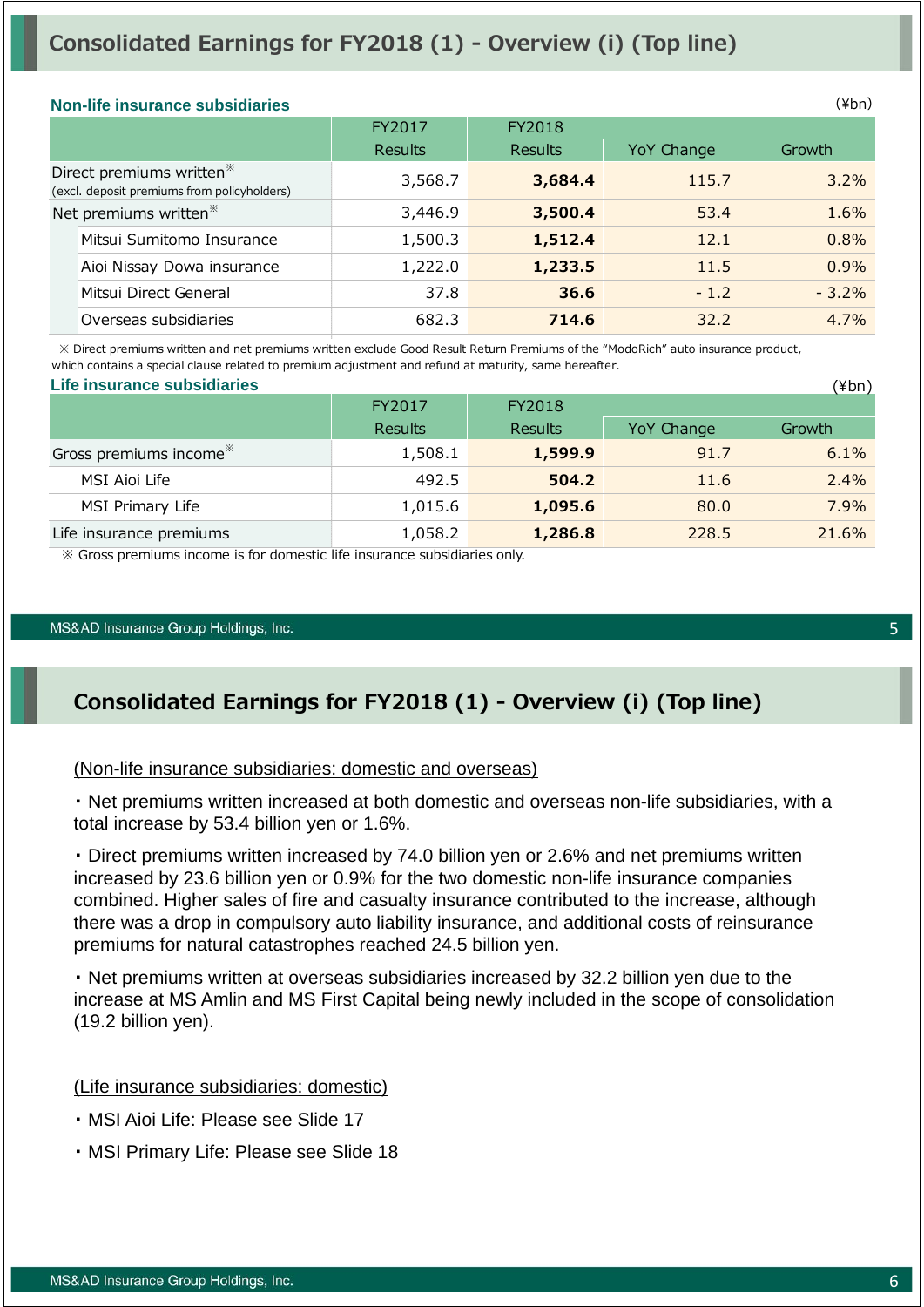### **Consolidated Earnings for FY2018 (1) - Overview (ii) (Bottom line)**

|                      |                                   | FY2017         | FY2018         |                   |              |
|----------------------|-----------------------------------|----------------|----------------|-------------------|--------------|
|                      |                                   | <b>Results</b> | <b>Results</b> | <b>YoY Change</b> | Change Ratio |
| Ordinary profit/loss |                                   | 211.5          | 290.8          | 79.2              | 37.5%        |
|                      | Mitsui Sumitomo Insurance         | 262.5          | 226.4          | $-36.0$           | $-13.7%$     |
|                      | Aioi Nissay Dowa Insurance        | 5.6            | 61.3           | 55.7              | 992.9%       |
|                      | Mitsui Direct General Insurance   | 0.4            | 0.3            | $-0.0$            | $-14.8%$     |
|                      | MSI Aioi Life                     | 16.9           | 19.5           | 2.5               | 15.0%        |
|                      | <b>MSI Primary Life</b>           | 28.9           | 35.5           | 6.6               | 23.0%        |
|                      | Overseas subsidiaries             | $-104.3$       | 22.6           | 127.0             |              |
|                      | Consolidation adjustments, others | 1.3            | $-75.1$        | $-76.5$           | $-5,574.7%$  |
|                      | Net income/loss <sup>**</sup>     | 154.0          | 192.7          | 38.6              | 25.1%        |
|                      | Mitsui Sumitomo Insurance         | 198.2          | 171.1          | $-27.1$           | $-13.7%$     |
|                      | Aioi Nissay Dowa Insurance        | 15.6           | 37.3           | 21.6              | 138.8%       |
|                      | Mitsui Direct General Insurance   | 0.2            | 0.2            | $-0.0$            | $-23.9%$     |
|                      | MSI Aioi Life                     | 5.2            | 7.9            | 2.6               | 51.0%        |
|                      | <b>MSI Primary Life</b>           | 29.2           | 23.3           | $-5.9$            | $-20.2%$     |
|                      | Overseas subsidiaries             | $-104.6$       | 19.3           | 124.0             |              |
|                      | Consolidation adjustments, others | 10.0           | $-66.5$        | $-76.6$           | $-760.0\%$   |

※ Consolidated net income represents net income attributable to owners of the parent. Net income of subsidiaries is on an equity stake basis, same hereafter.

#### MS&AD Insurance Group Holdings, Inc.

### **Consolidated Earnings for FY2018 (1) - Overview (ii) (Bottom line)**

#### (Group consolidated)

・Net income increased by 38.6 billion yen mainly as a result of recovery at overseas subsidiaries (from a loss of 104.6 billion yen to a profit of 19.3 billion yen).

#### (Domestic non-life subsidiaries)

・At MSI, net income decreased by 27.1 billion yen. Underwriting profit decreased by 37.1 billion yen as a result of an increase in domestic natural catastrophe losses.

・ At ADI, net income increased by 21.6 billion yen. Underwriting profit increased by 10.7 billion yen as overseas natural catastrophe losses were lower than in the previous year.

・ The E/I loss ratio (excl. natural catastrophes) was 58.8% (down 0.1 pp year-on-year) for voluntary automobile and 56.7% for all lines (excl. residential EQ insurance and CALI), 0.9 pp below the 57.6% forecast announced in November 2018. (See Slide 21)

#### (Domestic life insurance subsidiaries)

・Net income at MSI Aioi Life increased by 2.6 billion yen year-on-year mainly due to an increase in policies in force and a decrease in the burden of policy reserves following the product revision.

・Net income at MSI Primary Life decreased by 5.9 billion yen year-on-year mainly due to an increase in the burden of commissions following increased sales and an increase in the burden of policy reserves for the first-year policies, although the profit margin increased.

#### (Overseas subsidiaries)

・ Net income increased by 124.0 billion yen mainly due to an increase in Asia and MS Amlin's recovery as a result of decreased natural catastrophe losses among other factors.

7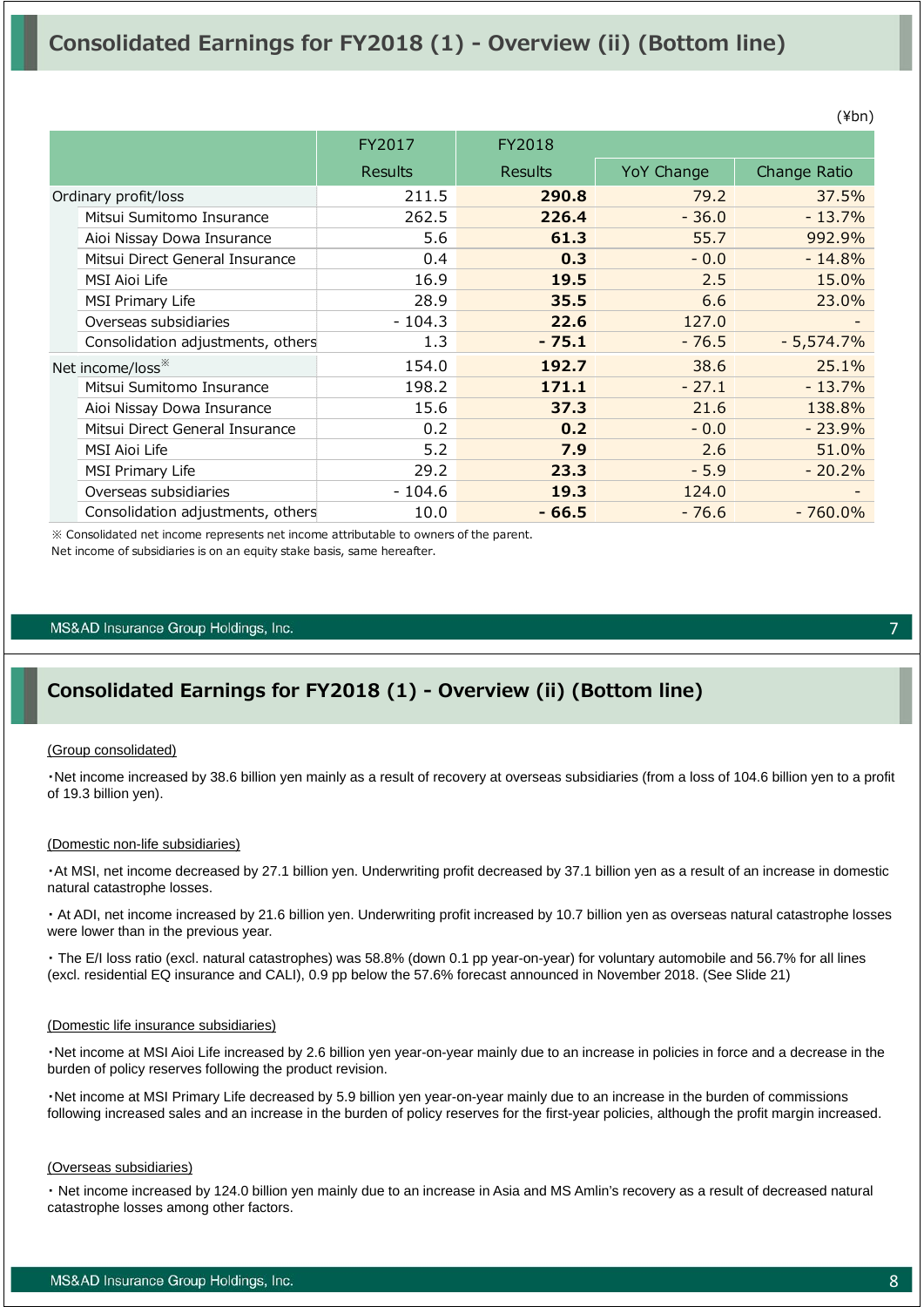### **Consolidated Earnings for FY2018 (2) – YoY Results Comparison (i)**

• Net income increased by 38.6 billion yen year-on-year as natural catastrophe losses decreased at (8) overseas subsidiaries. • Although (2) incurred losses at the two domestic non-life insurance companies increased by 170.8 billion yen mainly due to the 137.7 billion yen increase in incurred losses associated with domestic natural catastrophes, the net income decreased by only 5.4 billion yen, resulting from the increase in the reversal of (3) catastrophe reserve (+124.4 billion yen) and the increase in (4) investment profit  $(+46.1$  billion yen).



### **Consolidated Earnings for FY2018 (2) – YoY Results Comparison (ii)**

#### **Factors in YoY changes in consolidated net income**

|                                                                                                                                                              |     | $\cdots$       |                |                   |
|--------------------------------------------------------------------------------------------------------------------------------------------------------------|-----|----------------|----------------|-------------------|
|                                                                                                                                                              |     | FY2017         | FY2018         | <b>Difference</b> |
|                                                                                                                                                              |     | <b>Results</b> | <b>Results</b> |                   |
| Consolidated net income/loss                                                                                                                                 |     | 154.0          | 192.7          | 38.6              |
| Domestic non-life insurance <sup>**1</sup> :<br>Underwriting profit/loss (excl.<br>residential earthquake and CALI<br>(compulsory auto liability insurance)) |     | 89.3           | 62.8           | $-26.4$           |
| Earned premiums and others *2                                                                                                                                | (1) | 1,553.2        | 1,573.2        | 19.9              |
| Incurred losses (incl. loss<br>adjustment expenses)                                                                                                          | (2) | $-1,419.3$     | $-1,590.1$     | $-170.8$          |
| Provision/reversal of catastrophe<br>reserve                                                                                                                 | (3) | $-44.6$        | 79.8           | 124.4             |
| Investment profit/loss and others                                                                                                                            | (4) | 178.8          | 224.9          | 46.1              |
| Others (extraordinary loss, taxes, etc.)                                                                                                                     | (5) | $-54.3$        | $-79.4$        | $-25.1$           |
| Domestic non-life insurance: Total                                                                                                                           | (6) | 213.8          | 208.4          | $-5.4$            |
| Domestic life insurance subsidiaries                                                                                                                         | (7) | 34.4           | 31.2           | $-3.2$            |
| Overseas subsidiaries                                                                                                                                        | (8) | $-104.6$       | 19.3           | 124.0             |
| Consolidation adjustments and others                                                                                                                         | (9) | 10.3           | $-66.3$        | $-76.7$           |

※<sup>1</sup> Figures for domestic non-life insurance are the simple sum of MSI and ADI. ※2 "Earned premiums and others" include expenses.

 $(Yhn)$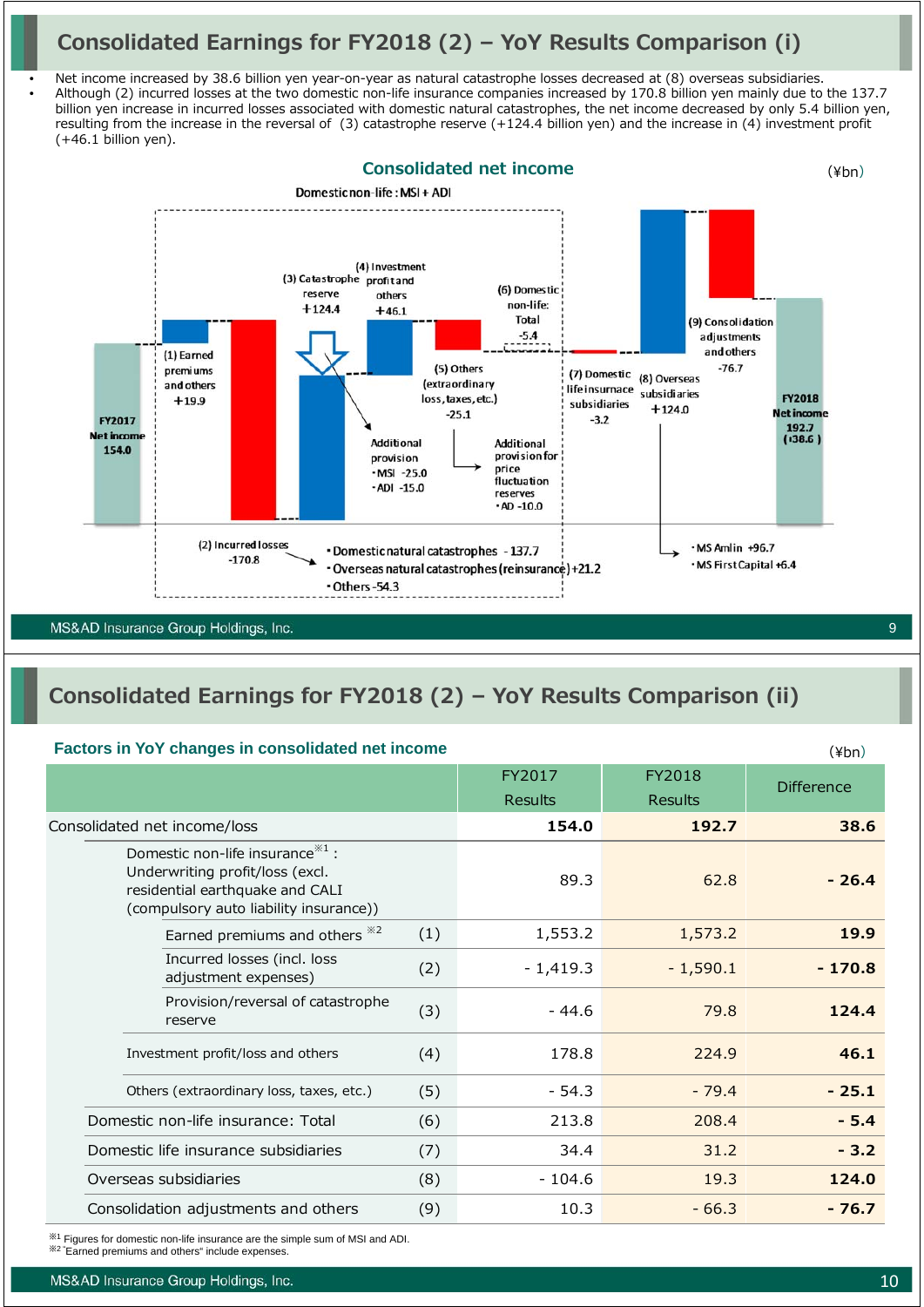• Although Group Adjusted Profit decreased year-on-year because of the frequent natural catastrophes in Japan and overseas, it reached 189.8 billion yen (above the 180.0 forecast announced in November 2018), due to the reinsurance cover working properly and favorable loss ratios (excl. natural catastrophes).

|                                                                    |                  |                | (¥bn)      |
|--------------------------------------------------------------------|------------------|----------------|------------|
|                                                                    | FY2018<br>FY2017 |                |            |
|                                                                    | <b>Results</b>   | <b>Results</b> | YoY Change |
| Group Adjusted Profit <sup>*1</sup>                                | 201.0            | 189.8          | $-11.1$    |
| Domestic non-life insurance business                               | 287.8            | 146.9          | $-140.9$   |
| Domestic life insurance business                                   | 32.6             | 31.6           | $-0.9$     |
| International business                                             | $-125.0$         | 5.4            | 130.4      |
| Financial services business and risk-<br>related services business | 5.6              | 5.8            | 0.1        |
| Group Adjusted ROE <sup>*1</sup>                                   | 6.4%             | 6.1%           | $-0.3pp$   |

※<sup>1</sup> For the definition of Group Adjusted Profit and Group Adjusted ROE please refer to the last page.



※2 "+" in case of provision, "-" in case of reversal

※<sup>3</sup> Amortization of goodwill and others: -35.3 billion yen, extraordinary income/loss excluding reserves for price fluctuation, etc: -4.1 billion yen

※<sup>4</sup> Including elimination of gains on sales of stock of non-consolidated group companies (1.3 billion yen)

#### MS&AD Insurance Group Holdings, Inc.

### **Consolidated Earnings for FY2018 (4) – Impact of Domestic Natural Catastrophes FY2018**

- Incurred losses of domestic natural catastrophes on a direct basis were 655.0 billion yen. However, 444.2 billion yen out of that amount, or about 70%, was recovered by reinsurance, resulting in net incurred losses being only 210.8 billion yen. • The estimated final number of claims for the 3 major domestic natural catastrophes is approximately 420,000, exceeding
	- approximately 190,000 claims made in the Great East Japan Earthquake.

| <b>Impact of domestic natural catastrophes</b> | (¥bn)           |                   |                |
|------------------------------------------------|-----------------|-------------------|----------------|
|                                                | Incurred losses | Payments          |                |
|                                                | Results         | <b>YoY Change</b> | <b>Results</b> |
| Mitsui Sumitomo Insurance                      | 108.9           | 66.2              | 96.5           |
| Aioi Nissay Dowa Insurance                     | 101.8           | 71.5              | 95.6           |
| Total                                          | 210.8           | 137.7             | 192.1          |

|                                                         |                                       | <b>Estimated final</b><br>number of claims<br>(thousands) | <b>Estimated final</b><br>incurred losses<br>(billion yen) |
|---------------------------------------------------------|---------------------------------------|-----------------------------------------------------------|------------------------------------------------------------|
|                                                         | Heavy Rain of July 2018 <sup>*1</sup> | Approx. 20                                                | 77.9                                                       |
|                                                         | Typhoon "Jebi" (No.21)                | Approx. 270                                               | 436.4                                                      |
|                                                         | Typhoon "Trami" (No.24)               | Approx. 120                                               | 104.4                                                      |
|                                                         | Total of the above                    | Approx. 420                                               | 618.8                                                      |
|                                                         | Other than the above                  |                                                           | 36.2                                                       |
| Total of the above incurred<br>losses on a direct basis |                                       |                                                           | 655.0                                                      |
| Reinsurance recoveries                                  |                                       |                                                           | - 444.2                                                    |
|                                                         | Net incurred losses                   |                                                           | 210.8                                                      |

\*1 Including Typhoon "Prapiroon" (No.7)

#### **Balance of catastrophe reserve (fire and allied)**

|                            | End of FY2017  |          |      | End of FY2018                     |         |  |
|----------------------------|----------------|----------|------|-----------------------------------|---------|--|
|                            | <b>Balance</b> | Reversal |      | Of which:<br>additional provision | Balance |  |
| Mitsui Sumitomo Insurance  | 129.4          | 81.7     | 41.3 | 25.0                              | 89.0    |  |
| Aioi Nissay Dowa Insurance | 137.4          | 92.3     | 29.8 | 15.0                              | 74.9    |  |
| Total                      | 266.9          | 174.1    | 71.1 | 40.0                              | 163.9   |  |

(¥bn)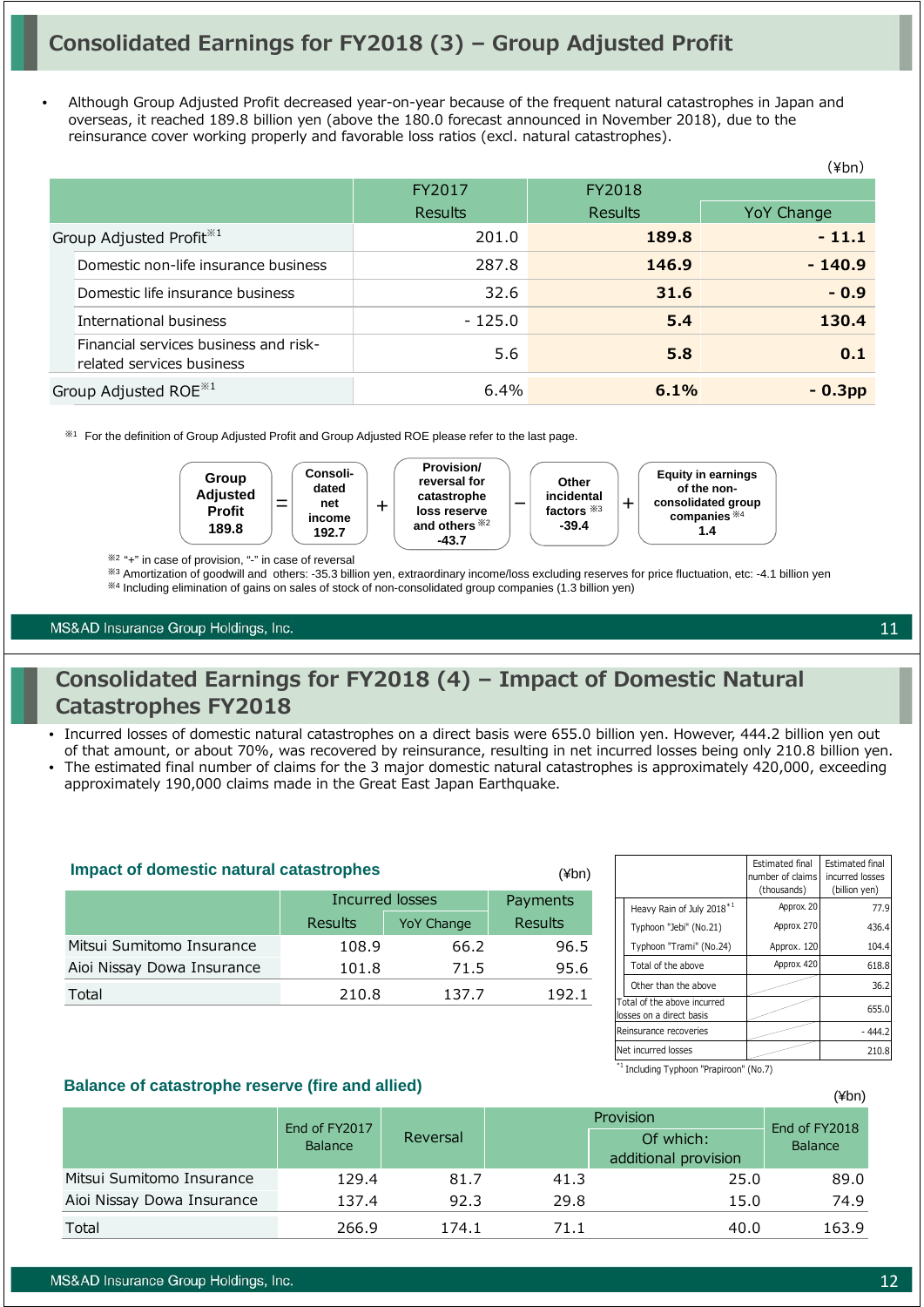### **Impact of overseas natural catastrophes**  $*1$  *Algebraical**Algebraical**Algebraical**Algebraical**Algebraical**Algebraical**Algebraical**Algebraical**Algebraical**Algebraical**Algebraical**Algebraical**Algeb*

|                            |            | <b>Incurred Losses</b> |              |            |  |  |  |
|----------------------------|------------|------------------------|--------------|------------|--|--|--|
|                            | California | Hurricanes and         | <b>Total</b> |            |  |  |  |
|                            | wildfires  | others <sup>*2</sup>   |              | YoY Change |  |  |  |
| Aioi Nissay Dowa Insurance | 13.5       | 10.9                   | 24.5         | $-19.7$    |  |  |  |
| <b>MS Amlin</b>            | 14.5       | 35.4                   | 49.9         | $-38.5$    |  |  |  |
| Total                      | 28.0       | 46.4                   | 74.4         | $-58.3$    |  |  |  |

※1 Total of the above two companies

※2 Including hurricanes Michael and Florence

MS&AD Insurance Group Holdings, Inc.

### **Domestic Non-Life Insurance Companies (1) – MSI & ADI Results for FY2018 (i)**

#### • Earned premiums increased by 29.1 billion yen mainly due to an increase in casualty insurance ("Other").

- Underwriting profit decreased by 26.4 billion yen mainly caused by the additional provision for catastrophe reserve
	- (MSI: 25.0 billion yen, ADI: 15.0 billion yen).

| (1191. 23.0 DIIIIUI YEIT, ADI. 13.0 DIIIIUI YEIT).                             |         |                          |                        |                   |                        | $(\frac{\varepsilon}{\varepsilon})$ |
|--------------------------------------------------------------------------------|---------|--------------------------|------------------------|-------------------|------------------------|-------------------------------------|
|                                                                                |         | Simple Sum<br>YoY Change | MSI (Non-Consolidated) | YoY Change        | ADI (Non-Consolidated) | YoY Change                          |
| Net premiums written <sup>*1</sup>                                             | 2,746.0 | 23.6                     | 1,512.4                | 12.1              | 1,233.5                | 11.5                                |
| Earned premiums <sup>*2</sup>                                                  | 2,390.7 | 29.1                     | 1,327.1                | 14.3              | 1,063.5                | 14.8                                |
| Incurred losses (including loss<br>$(-)$<br>adjustment expenses) <sup>32</sup> | 1,590.1 | 170.8                    | 857.1                  | 81.9              | 732.9                  | 88.9                                |
| Underwriting expenses <sup>*2</sup><br>$(-)$                                   | 820.5   | 15.6                     | 443.3                  | 6.5               | 377.1                  | 9.1                                 |
| Commissions and collection<br>expenses <sup>32</sup>                           | 488.0   | 10.3                     | 258.0                  | 6.6               | 230.0                  | 3.7                                 |
| Other underwriting expenses <sup>*2</sup>                                      | 332.4   | 5.3                      | 185.3                  | $-0.0$            | 147.1                  | 5.4                                 |
| Underwriting profit/loss prior to<br>reflecting catastrophe reserve            | $-16.9$ | $-150.9$                 | 25.0                   | $-75.2$           | $-42.0$                | $-75.6$                             |
| Net catastrophe reserve                                                        | 79.8    | 124.4                    | 22.2                   | 38.0              | 57.5                   | 86.3                                |
| Underwriting profit/loss after reflecting<br>catastrophe reserve               | 62.8    | $-26.4$                  | 47.3                   | $-37.1$           | 15.5                   | 10.7                                |
| EI loss ratio $*^{2}$                                                          | 66.5%   | 6.4pp                    | 64.6%                  | 5.5pp             | 68.9%                  | 7.5pp                               |
| Net loss ratio <sup>**1</sup>                                                  | 66.9%   | 6.4pp                    | 66.2%                  | 4.6pp             | 67.8%                  | 8.6pp                               |
| Net expense ratio $*1$                                                         | 32.5%   | 0.3 <sub>pp</sub>        | 31.5%                  | 0.2 <sub>pp</sub> | 33.8%                  | 0.4 <sub>pp</sub>                   |
| Combined ratio $*1$                                                            | 99.4%   | 6.7pp                    | 97.7%                  | 4.8pp             | 101.6%                 | 9.0pp                               |

<sup>※1</sup> All lines ※2 Excluding residential earthquake and CALI (compulsory auto liability insurance)

<sup>※</sup> Excluding Good Result Return Premiums of the "ModoRich" auto insurance product

<sup>※ &</sup>quot;Earned premiums" are calculated with adjustments including unearned premiums (excl. natural catastrophe policy reserves) and reserve funds.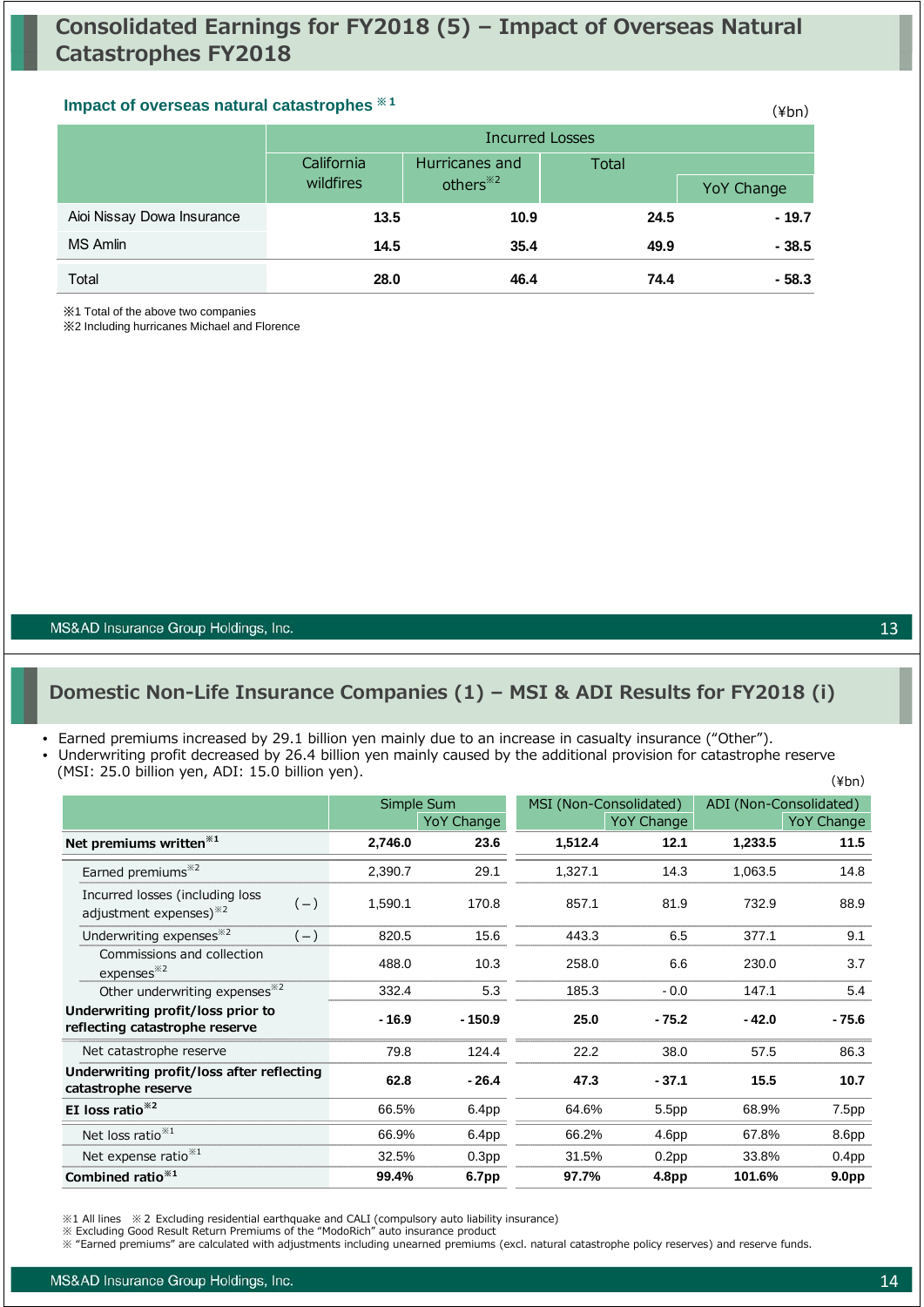### **Domestic Non-Life Insurance Companies (1) – MSI & ADI Results for FY2018 (ii)**

• Net income decreased by 5.4 billion yen mainly because of the decrease in underwriting profit.

• Sales of strategic equity holdings were 136.7 billion yen, above the 118.0 billion yen forecast announced in November 2018.

|                          |                                                          |         | Simple Sum        |        | MSI (Non-Consolidated) |         | ADI (Non-Consolidated) |
|--------------------------|----------------------------------------------------------|---------|-------------------|--------|------------------------|---------|------------------------|
|                          |                                                          |         | <b>YoY Change</b> |        | YoY Change             |         | <b>YoY Change</b>      |
| Underwriting profit/loss |                                                          | 62.8    | $-26.4$           | 47.3   | $-37.1$                | 15.5    | 10.7                   |
|                          | Net interest and dividends income                        | 121.2   | 7.8               | 81.6   | 10.0                   | 39.6    | $-2.1$                 |
|                          | Gains/losses on sales of securities                      | 133.1   | $-1.2$            | 116.0  | $-2.7$                 | 17.0    | 1.4                    |
|                          | Impairment losses on securities (-)                      | 6.1     | $-43.9$           | 4.0    | 3.0                    | 2.0     | $-46.9$                |
|                          | Investment profit/loss and other<br>ordinary profit/loss | 224.9   | 46.1              | 179.1  | 1.0                    | 45.8    | 45.0                   |
|                          | Ordinary profit/loss                                     | 287.8   | 19.6              | 226.4  | - 36.0                 | 61.3    | 55.7                   |
|                          | <b>Extraordinary income/loss</b>                         | $-16.8$ | - 49.6            | $-3.1$ | $-4.6$                 | $-13.7$ | - 44.9                 |
|                          | Income before taxes                                      | 270.9   | $-29.9$           | 223.3  | $-40.7$                | 47.6    | 10.8                   |
|                          | <b>Taxes and others</b>                                  | 62.5    | $-24.4$           | 52.2   | - 13.6                 | 10.3    | $-10.8$                |
|                          | Net income/loss                                          | 208.4   | - 5.4             | 171.1  | $-27.1$                | 37.3    | 21.6                   |

|                                                                | $MSI + ADI$ |                   |
|----------------------------------------------------------------|-------------|-------------------|
|                                                                |             | <b>YoY Change</b> |
| <reference> Sales of strategic<br/>equity holdings</reference> | 136.7       | - 14.6            |

MS&AD Insurance Group Holdings, Inc.

15

(¥bn)

#### **Domestic Non-Life Insurance Companies FY2018 (2) – Voluntary Auto Insurance**

- The cumulative number of accidents at the end of March fell by 3.0% year-on-year.
- E/I loss ratio rose by 0.4 points year-on-year to 59.7% mainly due to natural catastrophes. If the impact of natural catastrophes is excluded, E/I loss ratio fell by 0.1 points to 58.8%.



<sup>※</sup> All figures for factors of increase/decrease in insurance premiums are based on sales results (April to March) year-on-year.<br><sup>※</sup> Changes in average payout per claim means changes in average payout per claim over one-ye

E/I loss ratio is calculated based on the figures from April to March for each year.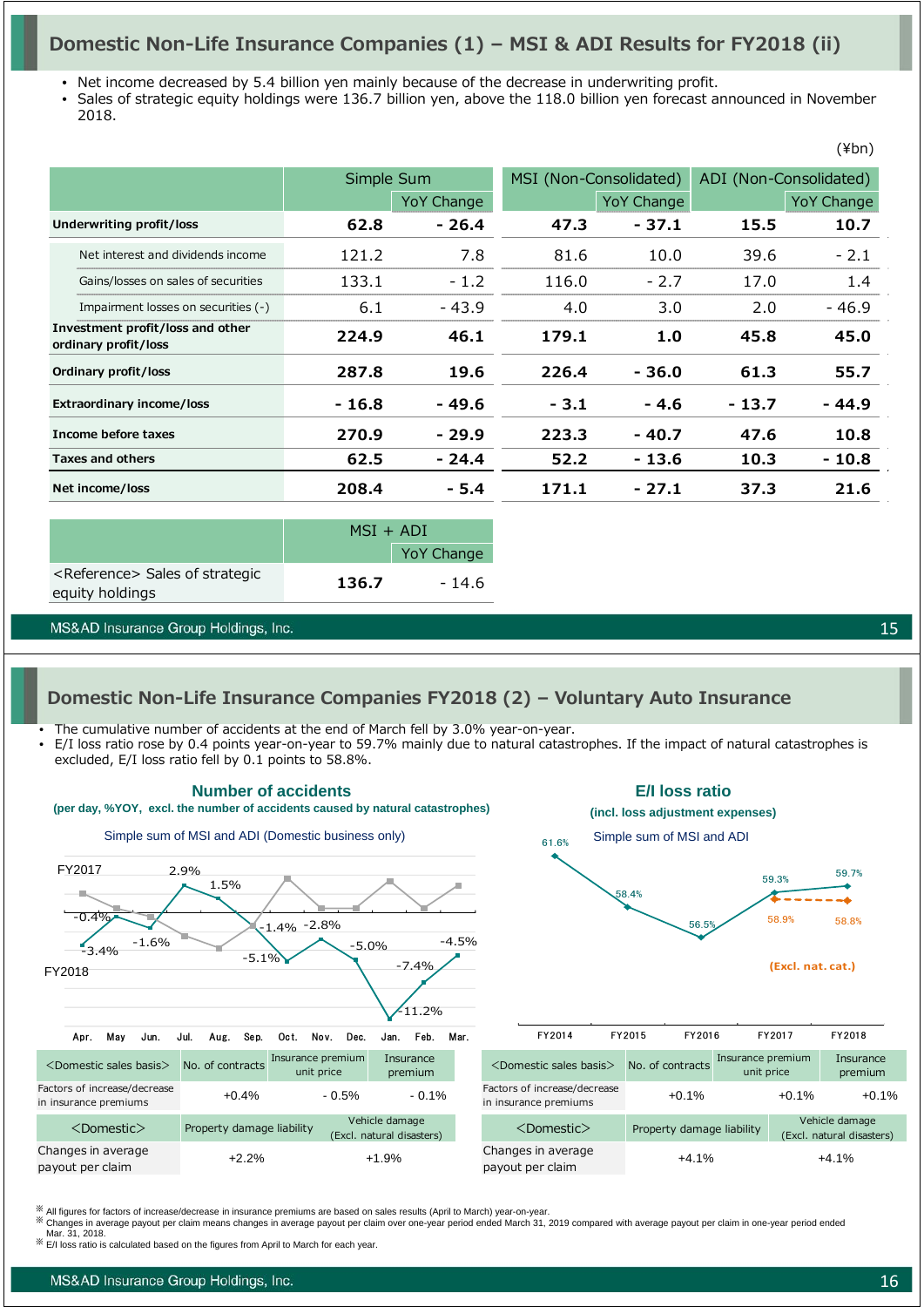### **Domestic Life Insurance / MSI Aioi Life - Results for FY2018**

- Annualized premiums of new policies rose by 31.7% mainly due to the introduction of new products such as the new medical insurance in February 2018. Net income increased by 2.6 billion yen.
- (¥bn) • Despite the increase in the value of new business, EEV fell by 16.0 billion yen year-on-year mainly due to the negative impact of declining market interest rates.

| <b>MSI Aioi Life</b>                                              |                |                |                   | (¥bn)        |
|-------------------------------------------------------------------|----------------|----------------|-------------------|--------------|
|                                                                   | FY2017         | FY2018         |                   |              |
|                                                                   | <b>Results</b> | <b>Results</b> | <b>YoY Change</b> | Change Ratio |
| Amount of new policies <sup>*1</sup>                              | 2,639.5        | 3,114.5        | 475.0             | 18.0%        |
| Annualized premiums of new                                        | 38.8           | 51.1           | 12.3              | 31.7%        |
| policies                                                          |                |                |                   |              |
| of which, third sector insurance                                  | 13.9           | 17.7           | 3.7               | 27.0%        |
| Amount of policies in force $*1$                                  | 23,806.8       | 24,533.1       | 726.2             | 3.1%         |
| Annualized premiums of policies in                                | 412.3          | 431.5          | 19.1              | 4.6%         |
| force                                                             |                |                |                   |              |
| of which, third sector insurance                                  | 96.7           | 107.8          | 11.1              | 11.5%        |
| Gross premiums income                                             | 492.5          | 504.2          | 11.6              | 2.4%         |
| Ordinary profit/loss                                              | 16.9           | 19.5           | 2.5               | 15.0%        |
| Extraordinary income/loss                                         | $-0.8$         | $-1.1$         | $-0.2$            |              |
| Net income/loss                                                   | 5.2            | 7.9            | 2.6               | 51.0%        |
| Core profit                                                       | 12.8           | 15.5           | 2.7               | 21.6%        |
| <b>EEV</b>                                                        | 835.5          | 819.4          | $-16.0$           |              |
| Net worth                                                         | 446.3          | 515.4          | 69.1              |              |
| Value of in-force business                                        | 389.2          | 304.0          | $-85.1$           |              |
| of which, value of new business                                   | 47.4           | 65.7           | 18.3              |              |
| *1 Total sum of personal insurance and personal annuity insurance |                |                |                   |              |

MS&AD Insurance Group Holdings, Inc.

### **Domestic Life Insurance / MSI Primary Life - Results for FY2018**

• Gross premiums income increased by 80.0 billion yen, primarily due to a premiums increase in fixed products resulting from increased sales of foreign currency-denominated annuity products.

• Net income decreased by 5.9 billion yen year-on-year.

| <b>MSI Primary Life</b>                    |                |                |                   | $(\n  4bn)$  |
|--------------------------------------------|----------------|----------------|-------------------|--------------|
|                                            | FY2017         | FY2018         |                   |              |
|                                            | <b>Results</b> | <b>Results</b> | <b>YoY Change</b> | Change Ratio |
| Amount of new policies <sup>*1</sup>       | 1,015.6        | 1,118.2        | 102.6             | 10.1%        |
| Amount of policies in force <sup>**1</sup> | 6,061.8        | 6,678.5        | 616.6             | 10.2%        |
| Gross premiums income                      | 1,015.6        | 1,095.6        | 80.0              | 7.9%         |
| Ordinary profit/loss                       | 28.9           | 35.5           | 6.6               | 23.0%        |
| Extraordinary income/loss                  | 11.5           | $-3.5$         | $-15.0$           |              |
| Net income/loss                            | 29.2           | 23.3           | $-5.9$            | $-20.2%$     |

(¥bn)

※1 Total sum of personal insurance and personal annuity insurance

### **Impact of interest rates and foreign exchange rates**

|                                  | FY2017  | FY2018         |
|----------------------------------|---------|----------------|
|                                  | Results | <b>Results</b> |
| Impact of interest rates         | 5.0     | 0.9            |
| Impact of foreign exchange rates | - 23.6  | $-2.5$         |
| Total                            | - 18.6  | $-1.5$         |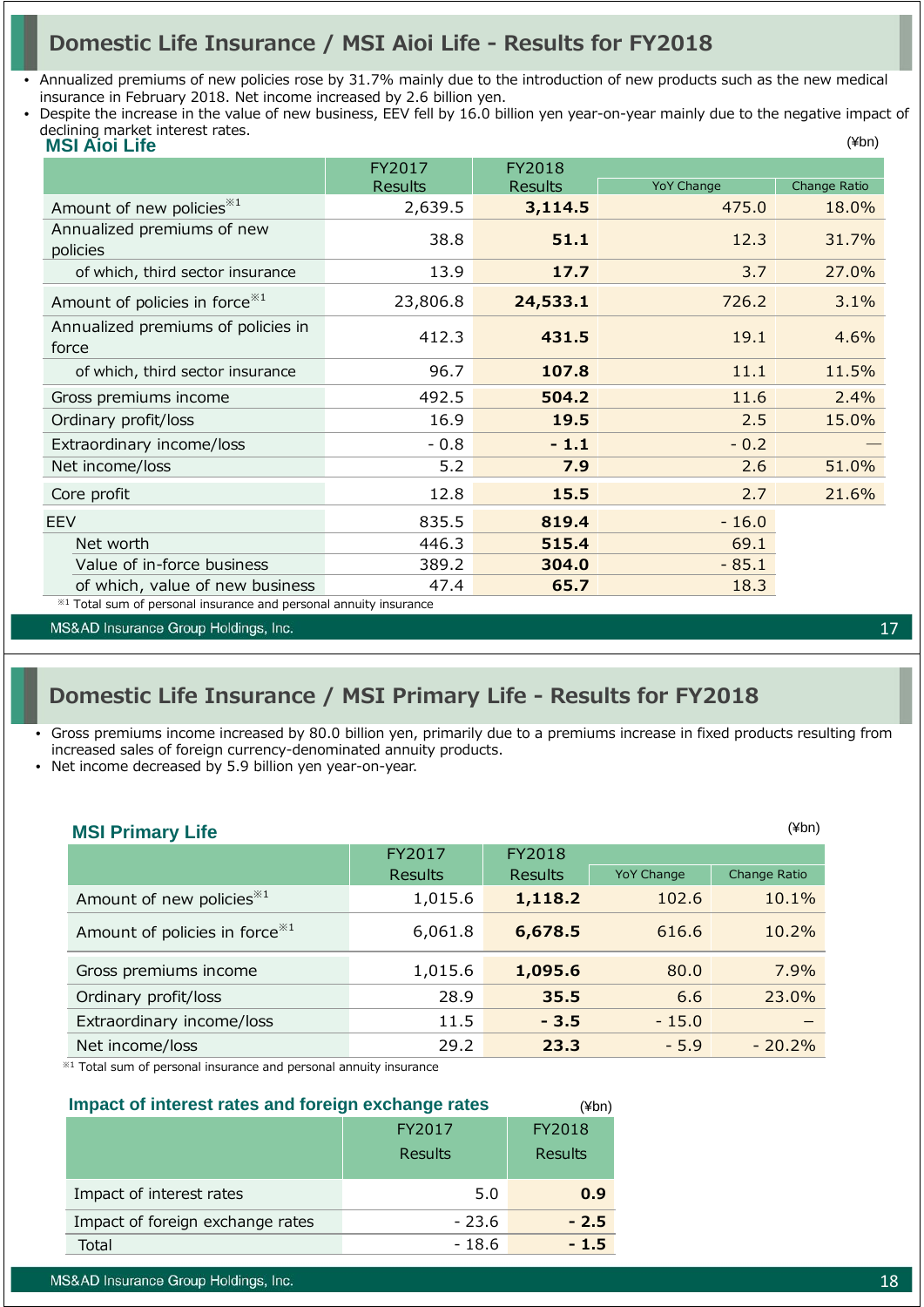### **Overseas Subsidiaries - Results for FY2018**

• Net premiums written increased by 4.7% (excluding the impact of foreign exchange rates – by 29.6 billion yen or 4.3%). mainly due to the inclusion of MS First Capital in the scope of consolidation.

• Net income largely increased by 124.0 billion yen due to the shrinking loss in Europe and the net income increase in Asia.

#### **Overseas subsidiaries**

|                               | FY2017         | FY2018         |                   |                          |
|-------------------------------|----------------|----------------|-------------------|--------------------------|
|                               | <b>Results</b> | <b>Results</b> | <b>YoY Change</b> | Change ratio             |
| Net premiums written          | 682.3          | 714.6          | 32.2              | 4.7%                     |
| Asia                          | 162.5          | 184.0          | 21.4              | 13.2%                    |
| Europe                        | 470.4          | 486.0          | 15.5              | 3.3%                     |
| (of which, MS Amlin)          | 429.6          | 447.7          | 18.1              | 4.2%                     |
| Americas                      | 49.3           | 44.5           | $-4.7$            | $-9.6%$                  |
| Net income/loss               | $-104.6$       | 19.3           | 124.0             | $\overline{\phantom{0}}$ |
| Asia                          | 10.7           | 26.1           | 15.4              | 143.8%                   |
| Europe                        | - 124.7        | $-19.0$        | 105.7             |                          |
| (of which, MS Amlin)          | $-110.4$       | $-13.7$        | 96.7              |                          |
| Americas                      | 3.5            | 4.0            | 0.4               | 13.6%                    |
| International Life Insurance* | 5.8            | 8.2            | 2.3               | 41.1%                    |

\* New category from FY2018

#### MS&AD Insurance Group Holdings, Inc.

### **<Reference> Domestic Non-Life Insurance Companies – MSI & ADI Results for FY2018 (1)**

#### **Net premiums written** (¥bn)

|                                                         | Simple Sum |         |                | MSI (Non-Consolidated) | ADI (Non-Consolidated) |         |
|---------------------------------------------------------|------------|---------|----------------|------------------------|------------------------|---------|
|                                                         | Results    | Growth  | <b>Results</b> | Growth                 | Results                | Growth  |
| Fire and allied                                         | 382.6      | 3.1%    | 198.8          | 1.1%                   | 183.8                  | 5.4%    |
| Marine                                                  | 70.4       | 3.7%    | 62.2           | 3.0%                   | 8.1                    | 8.8%    |
| Personal accident                                       | 215.3      | 3.0%    | 151.3          | 2.5%                   | 63.9                   | 4.3%    |
| Voluntary automobile                                    | 1,342.1    | $-0.1%$ | 657.0          | $-0.3%$                | 685.0                  | 0.1%    |
| <b>CALI</b>                                             | 337.3      | $-4.0%$ | 178.0          | $-3.5%$                | 159.2                  | $-4.7%$ |
| Other                                                   | 398.1      | 4.9%    | 264.8          | 5.2%                   | 133.2                  | 4.4%    |
| Total                                                   | 2,746.0    | 0.9%    | 1,512.4        | 0.8%                   | 1,233.5                | 0.9%    |
| Total excluding<br>residential EQ<br>insurance and CALI | 2,407.8    | 1.6%    | 1,333.8        | 1.4%                   | 1,073.9                | 1.8%    |

19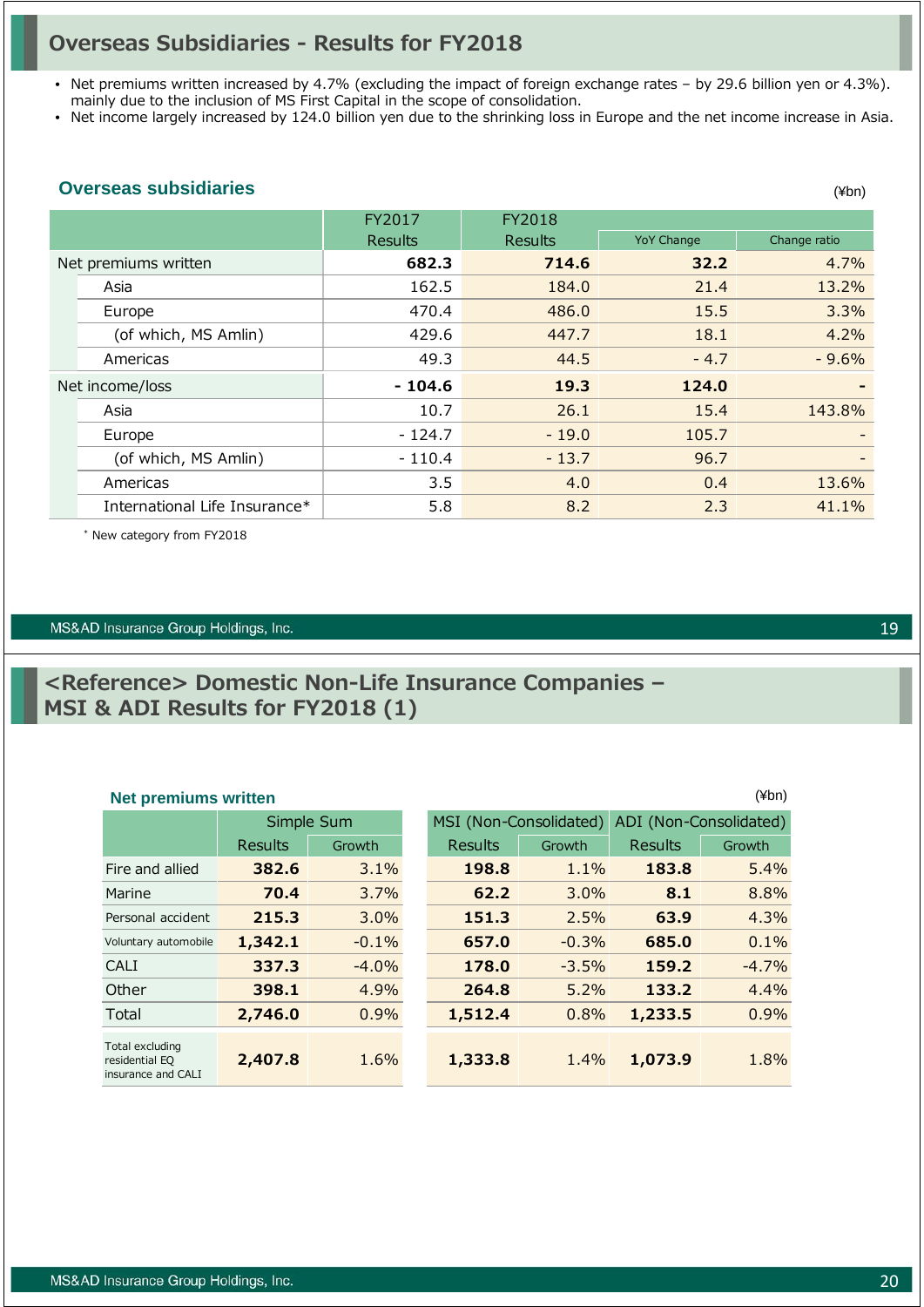#### **EI loss ratio (Simple sum)**

|                                                           | EI Loss Ratio |         |                   | <b>FI</b> Loss Ratio<br>(excl. impact of nat. cat.) |         |                   |
|-----------------------------------------------------------|---------------|---------|-------------------|-----------------------------------------------------|---------|-------------------|
|                                                           | FY2017        | FY2018  |                   | FY2017                                              | FY2018  |                   |
|                                                           | Results       | Results | <b>YoY Change</b> | Results                                             | Results | <b>YoY Change</b> |
| Fire and allied (excl.<br>residential EQ)                 | 76.7%         | 111.9%  | 35.2pp            | 48.8%                                               | 56.6%   | 7.8 <sub>pp</sub> |
| Marine                                                    | 60.1%         | 60.9%   | 0.8 <sub>pp</sub> | 57.9%                                               | 58.7%   | 0.8 <sub>pp</sub> |
| Personal accident                                         | 52.6%         | 51.2%   | $-1.4$ pp         | 52.6%                                               | 51.1%   | $-1.5$ pp         |
| Voluntary automobile                                      | 59.3%         | 59.7%   | 0.4 <sub>pp</sub> | 58.9%                                               | 58.8%   | $-0.1$ pp         |
| Other                                                     | 50.1%         | 55.2%   | 5.1pp             | 48.6%                                               | 52.0%   | 3.4 <sub>pp</sub> |
| Total (excluding<br>residential EQ insurance<br>and CALI) | 60.1%         | 66.5%   | 6.4pp             | 55.1%                                               | 56.7%   | 1.6 <sub>pp</sub> |

 $\%$  Incurred losses = Net loss paid + loss adjustment expenses + movement in outstanding claims

※ Earned premiums, a denominator of EI loss ratio, are calculated with adjustments including unearned premiums (excl. natural catastrophe policy reserves) and reserve funds.

※ "Impact of nat. cat." means incurred losses from domestic and overseas natural catastrophes occurred in each year.

#### MS&AD Insurance Group Holdings, Inc.

### **<Reference> Domestic Non-Life Insurance Companies – MSI & ADI Results for FY2018 (3)**

#### **EI loss ratio (MSI (Non-consolidated), ADI (Non-consolidated))**

|                                                      | EI Loss Ratio  |                        |                        | EI Loss Ratio<br>(excl. impact of nat. cat.) |         |                        |                |                        |
|------------------------------------------------------|----------------|------------------------|------------------------|----------------------------------------------|---------|------------------------|----------------|------------------------|
|                                                      |                | MSI (Non-consolidated) | ADI (Non-consolidated) |                                              |         | MSI (Non-consolidated) |                | ADI (Non-consolidated) |
|                                                      | <b>Results</b> | <b>YoY Change</b>      | <b>Results</b>         | <b>YoY Change</b>                            | Results | YoY Change             | <b>Results</b> | <b>YoY Change</b>      |
| Fire and allied<br>(excl. residential EQ)            | 109.1%         | 37.3pp                 | 115.0%                 | 32.7pp                                       | 62.2%   | 8.6 <sub>pp</sub>      | 50.5%          | 7.3 <sub>pp</sub>      |
| Marine                                               | 56.3%          | $-2.8pp$               | 97.2%                  | 28.3pp                                       | 53.8%   | $-3.8pp$               | 97.0%          | 37.0pp                 |
| Personal accident                                    | 51.5%          | $-1.4$ pp              | 50.5%                  | $-1.5$ pp                                    | 51.4%   | $-1.5$ pp              | 50.4%          | $-1.5$ pp              |
| Voluntary automobile                                 | 59.5%          | 0.2 <sub>pp</sub>      | 59.9%                  | 0.6 <sub>pp</sub>                            | 58.7%   | $-0.2$ pp              | 58.9%          | 0.1 <sub>pp</sub>      |
| Other                                                | 52.9%          | 1.6 <sub>pp</sub>      | 59.8%                  | 12.0pp                                       | 49.6%   | $-0.4$ pp              | 56.9%          | 11.0pp                 |
| Total excluding residential<br>EQ insurance and CALI | 64.6%          | 5.5pp                  | 68.9%                  | 7.5 <sub>pp</sub>                            | 56.4%   | 0.7 <sub>pp</sub>      | 57.0%          | 2.7 <sub>pp</sub>      |

 $\%$  Incurred losses = Net loss paid + loss adjustment expenses + net provision of outstanding claims

※ Earned premiums, a denominator of EI loss ratio, are calculated with adjustments including unearned premiums (excl. natural catastrophe policy reserves) and reserve funds.

※ "Impact of nat. cat." means incurred losses from domestic and overseas natural catastrophes occurred in each year.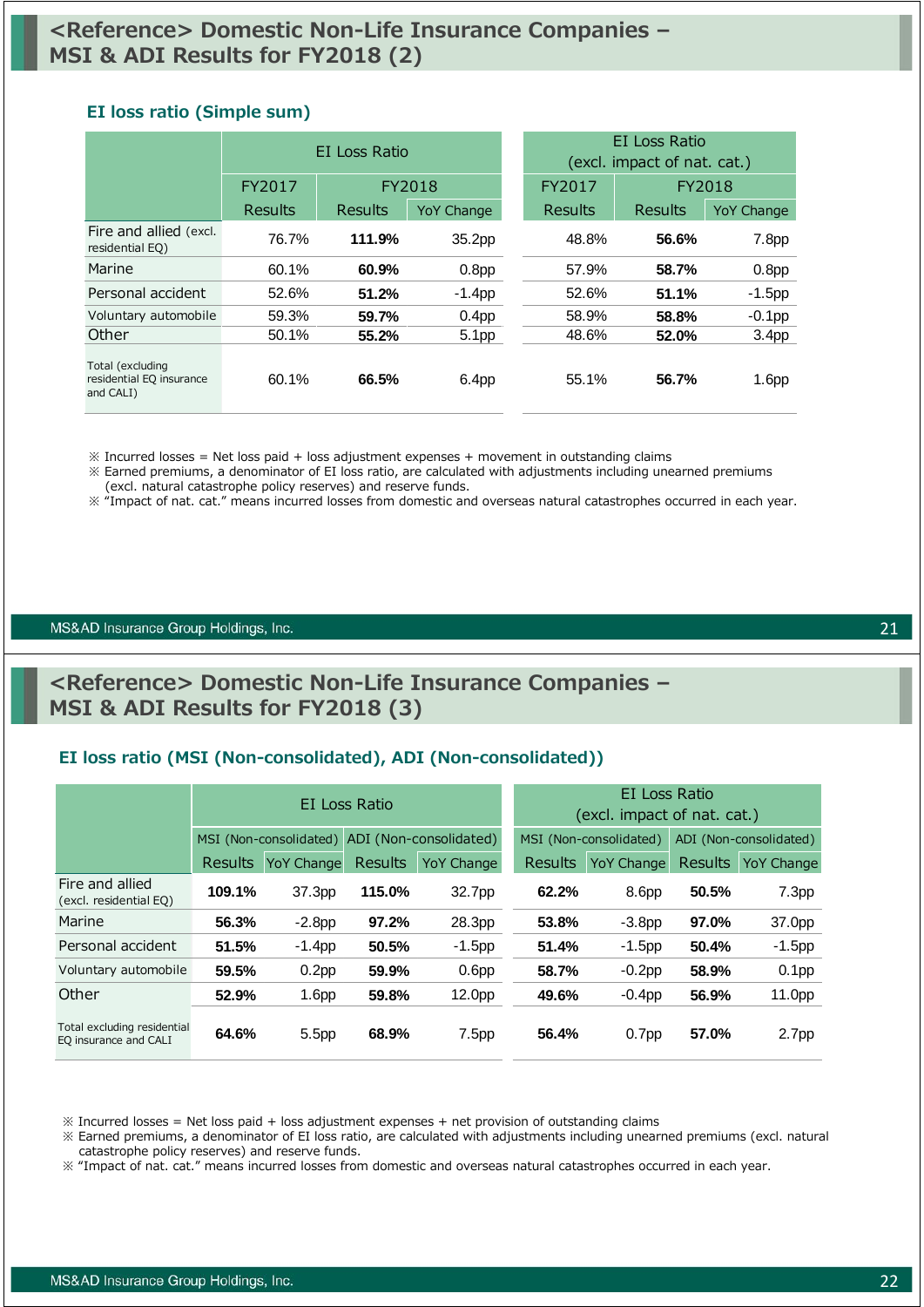### **<Reference> MS Amlin's Results for FY2018 (Jan. – Dec. 2018) ※1**

・ Net loss was £94 million mainly due to natural catastrophes occurred in 2H, which is improved by £666 million year on year due to decrease of incurred loss. (For further explanation, please refer to page 38 and 39.)

|                                                      |        |        | $E$ mn)    |
|------------------------------------------------------|--------|--------|------------|
|                                                      | FY2017 | FY2018 |            |
|                                                      |        |        | YoY Change |
| Net premiums written                                 | 2,955  | 3,050  | 95         |
| Net premiums earned                                  | 2,918  | 3,048  | 130        |
| Incurred losses (including loss adjustment expenses) | 2,826  | 2,171  | $-655$     |
| Expense for acquisition and other operating expense  | 1,089  | 1,095  | 6          |
| Underwriting profit/loss                             | -964   | $-174$ | 790        |
| Investment profit/loss <sup>*/2</sup>                | 181    | 54     | $-127$     |
| Non-operating profit/loss <sup>363</sup>             | -98    | 38     | 135        |
| Net income/loss after tax                            | $-760$ | $-94$  | 666        |
|                                                      |        |        |            |
| El claims ratio                                      | 96.9%  | 71.2%  | $-25.7pt$  |
| El expense ratio <sup>*4</sup>                       | 36.1%  | 34.5%  | $-1.6pt$   |
| El combined ratio <sup>**4</sup>                     | 133.0% | 105.7% | $-27.3pt$  |

※1 On a local (UK) reporting basis

※2 MS Amlin adopts the accounting method where securities market value fluctuations are reflected in the profit-loss statement. ※3 The main item of "Non-operating profit/loss" is expenses of non-insurance companies. Figure for FY2018 includes profit on sale of Leadenhall Capital Partners LLP, and also includes lump-sum severance payments following the reduction of personnel at MS Amlin plc and its subsidiaries.

※4 EI expense ratio and EI combined ratio are calculated by taking into account foreign exchange gains/losses included in underwriting profit.

MS&AD Insurance Group Holdings, Inc.

## **<Reference> ESR**



MS&AD Insurance Group Holdings, Inc.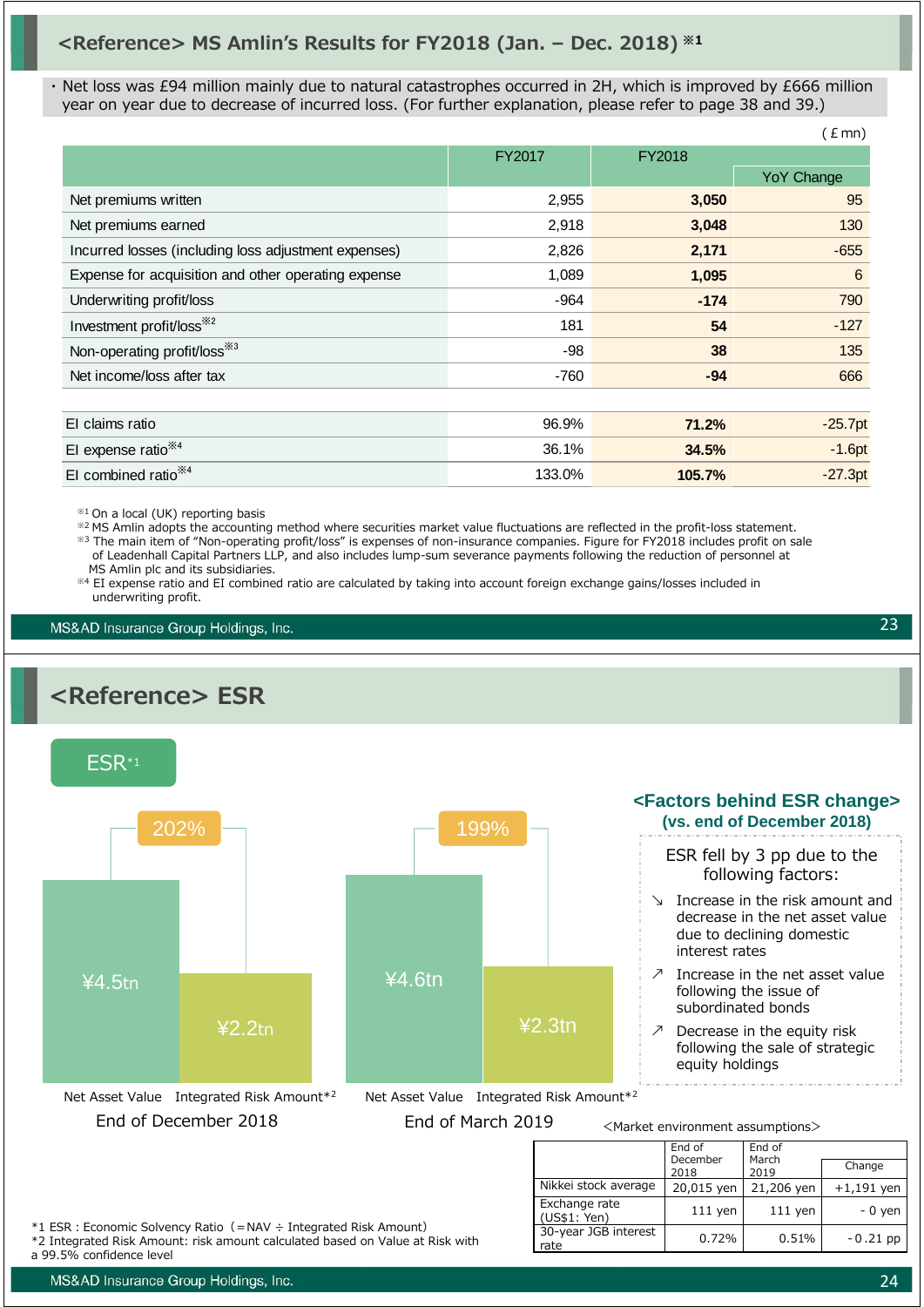### **Projected Financial Results for FY2019**

MS&AD Insurance Group Holdings, Inc.

### **Consolidated Earnings Forecasts for FY2019 (i) (1) (Top line)**

- ・ Net premiums written in non-life insurance subsidiaries are expected to rise by 23.5 billion yen supported by the increase in fire, casualty and voluntary auto at domestic non-life insurance subsidiaries, although the premiums at overseas subsidiaries are expected to decrease.
- ・ Gross premiums income in life insurance is expected to decrease by 74.9 billion yen, primarily due to a decrease at MSI Primary Life.

| <b>Non-life insurance subsidiaries</b> |         |                 |                   | (¥bn)        |
|----------------------------------------|---------|-----------------|-------------------|--------------|
|                                        | FY2018  | FY2019 Forecast |                   |              |
|                                        | Results |                 | <b>YoY Change</b> | Change Ratio |
| Net premiums written                   | 3,500.4 | 3,524.0         | 23.5              | 0.7%         |
| Mitsui Sumitomo Insurance              | 1,512.4 | 1,541.0         | 28.5              | 1.9%         |
| Aioi Nissay Dowa Insurance             | 1,233.5 | 1,261.0         | 27.4              | $2.2\%$      |
| Mitsui Direct General Insurance        | 36.6    | 36.8            | 0.1               | 0.5%         |
| Overseas subsidiaries                  | 714.6   | 681.0           | $-33.6$           | $-4.7%$      |

|  |  |  | Life insurance subsidiaries |
|--|--|--|-----------------------------|
|--|--|--|-----------------------------|

|                                    | FY2018         | FY2019 Forecast |                   |              |
|------------------------------------|----------------|-----------------|-------------------|--------------|
|                                    | <b>Results</b> |                 | <b>YoY Change</b> | Change Ratio |
| Gross premiums income <sup>*</sup> | 1,599.9        | 1,525.0         | $-74.9$           | $-4.7\%$     |
| MSI Aioi Life                      | 504.2          | 522.0           | 17.7              | $3.5\%$      |
| MSI Primary Life                   | 1,095.6        | 1,003.0         | $-92.6$           | $-8.5%$      |
| Life insurance premiums            | 1,286.8        | 1,143.0         | $-143.8$          | $-11.2%$     |

※ Gross premiums income is for domestic life insurance subsidiaries only.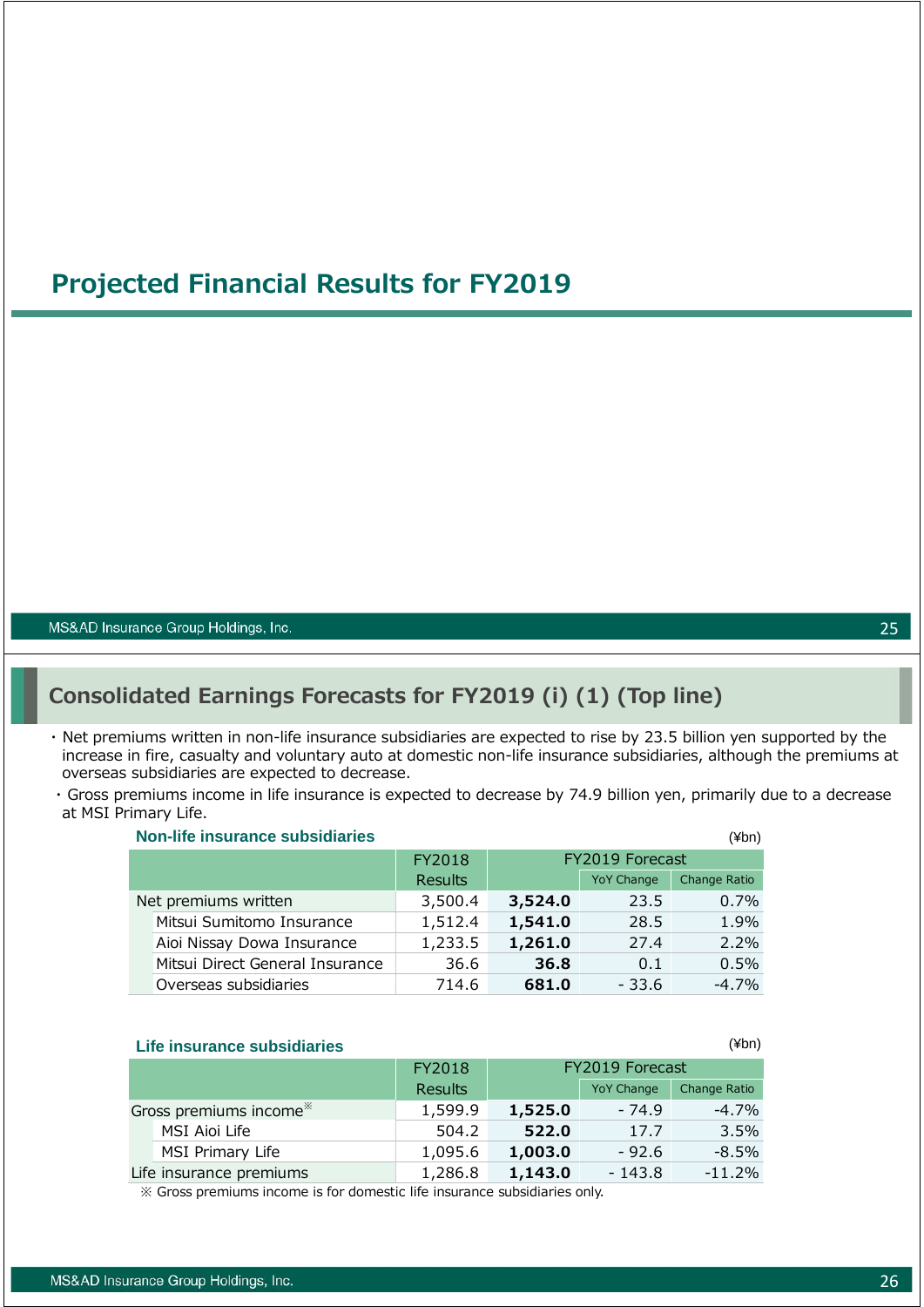### **Consolidated Earnings Forecasts for FY2019 (i) (2) (Bottom line)**

|                                  |                   |        | $(\nexists b^n)$                     |
|----------------------------------|-------------------|--------|--------------------------------------|
|                                  | FY2018<br>Results |        | FY2019 Forecast<br><b>YoY Change</b> |
| Ordinary profit/loss             | 290.8             | 298.0  | 7.1                                  |
| Mitsui Sumitomo Insurance        | 226.4             | 182.0  | - 44.4                               |
| Aioi Nissay Dowa Insurance       | 61.3              | 68.0   | 6.6                                  |
| Net income/loss                  | 192.7             | 200.0  | 7.2                                  |
| Mitsui Sumitomo Insurance        | 171.1             | 136.0  | - 35.1                               |
| Aioi Nissay Dowa Insurance       | 37.3              | 40.0   | 2.6                                  |
| Mitsui Direct General Insurance  | 0.2               | 0.1    | $-0.1$                               |
| MSI Aioi Life                    | 7.9               | 10.0   | 2.0                                  |
| MSI Primary Life                 | 23.3              | 17.0   | $-6.3$                               |
| Overseas subsidiaries            | 19.3              | 38.0   | 18.6                                 |
| Consolidation adjustments, other | - 66.5            | - 41.1 | 25.4                                 |
| ROE (financial accounting basis) | 6.8%              | 7.1%   | 0.3 <sub>pp</sub>                    |

※ Consolidated net income represents net income attributable to owners of the parent. Net income of subsidiaries is on an equity stake basis, same hereafter.

MS&AD Insurance Group Holdings, Inc.

### **Consolidated Earnings Forecasts for FY2019 (ii) - YoY Results Comparison**

• The 140.0 billion yen decrease in (2) incurred losses is due to the decrease in domestic natural catastrophes, contributing to the net income increase. On the other hand, negative factors leading to the 32.4 billion yen decrease in domestic non-life insurance are (3), recoil of the catastrophe reserve of 106.1 billion yen following a large reversal in the previous year, and (4) decrease in investment profit and others by 78.9 billion yen as a result of the decrease in gains on sales of securities. Net income at (8) overseas subsidiaries is expected to contribute 18.6 billion yen.

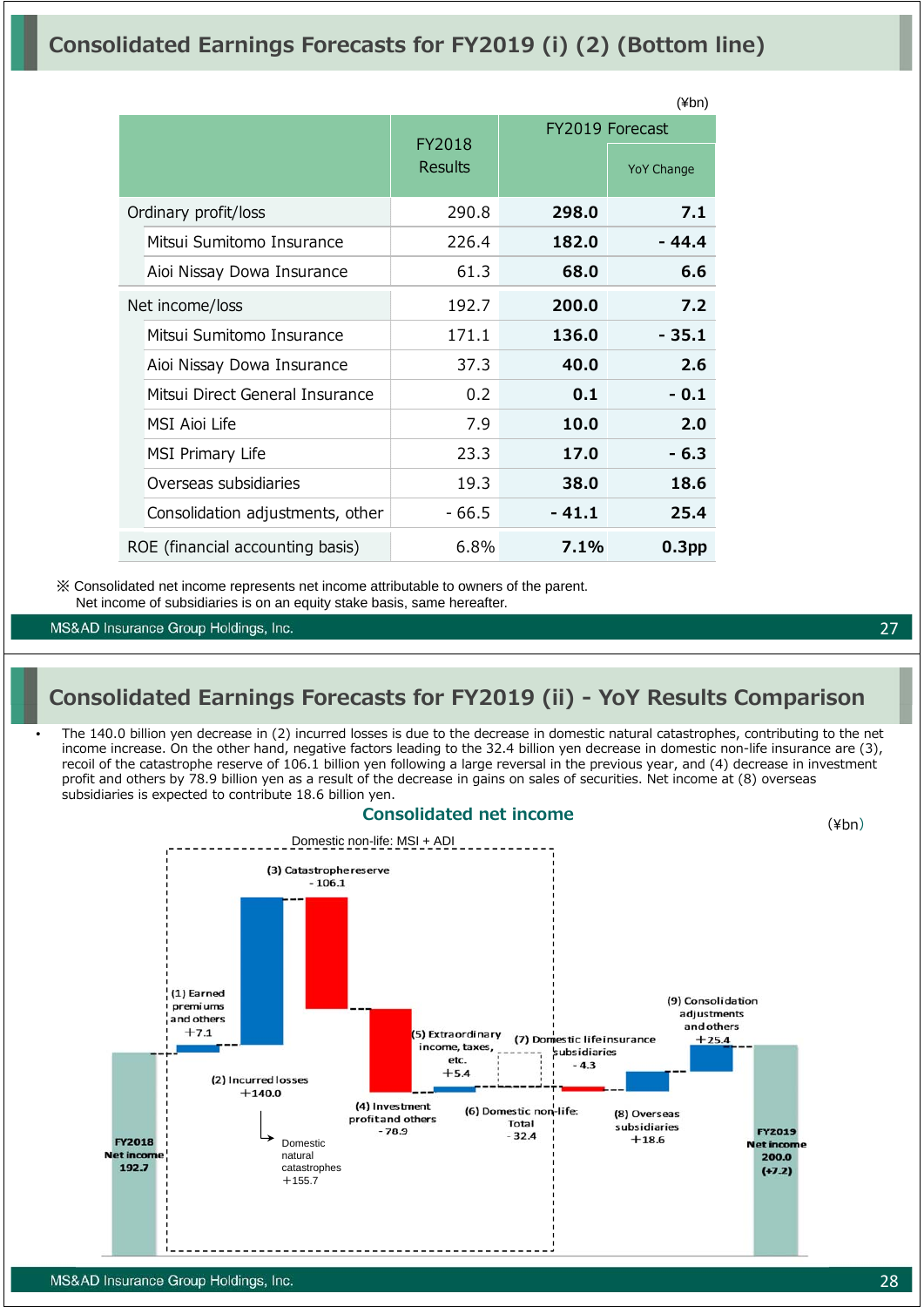### **Consolidated Earnings Forecasts for FY2019 (iii)**

• Group Adjusted Profit for domestic non-life insurance is forecast to increase by 39.0 billion yen due to the decrease in natural catastrophes. An increase of 36.5 billion yen is forecast in the international business mainly due to the recovery at MS Amlin.

|                                                      |         |                 | (¥bn)             |
|------------------------------------------------------|---------|-----------------|-------------------|
|                                                      | FY2018  | FY2019 Forecast |                   |
|                                                      | Results |                 | <b>YoY Change</b> |
| Group Adjusted Profit                                | 189.8   | 263.0           | 73.1              |
| Domestic non-life insurance                          | 146.9   | 186.0           | 39.0              |
| Domestic life insurance                              | 31.6    | 29.0            | $-2.6$            |
| International business                               | 5.4     | 42.0            | 36.5              |
| Financial services/Risk-related<br>services business | 5.8     | 6.0             | 0.1               |
| Other numerical management targets                   |         |                 |                   |
| EEV of MSI Aioi Life                                 | 819.4   | 927.0           | 107.6             |
| Group Adjusted ROE                                   | $6.1\%$ | 8.7%            | 2.6 <sub>pp</sub> |

#### MS&AD Insurance Group Holdings, Inc.

### **Major Assumptions for Earnings Forecasts for FY2019**

(¥bn)

29

|                                                            |               |                                                                                                                                             | Mitsui Sumitomo Insurance | Aioi Nissay Dowa Insurance |                      |  |
|------------------------------------------------------------|---------------|---------------------------------------------------------------------------------------------------------------------------------------------|---------------------------|----------------------------|----------------------|--|
| Assumptions concerning the financial<br>market environment |               | Assumes the level at the end of March 2019<br>Nikkei average: $\angle$ 21,206<br>$USD$1 = JPY¥111 EUR€1 = JPY¥125$<br>GBP $E 1 = JPY$ ¥ 145 |                           |                            |                      |  |
| Domestic natural catastrophes<br>occurred in FY2019        |               | 33.0                                                                                                                                        | $(-75.9)$                 | 22.0                       | $(-79.8)$            |  |
| Catastrophe reserves                                       | Provision     | 21.3                                                                                                                                        | $(-19.9)$                 | 23.1                       | $(-6.7)$             |  |
| (For fire insurance)                                       | Reversal      | 10.9                                                                                                                                        | $(-70.8)$                 | 16.0                       | $(-76.3)$            |  |
|                                                            | Net provision | 10.4                                                                                                                                        | $(+50.8)$                 |                            | <b>7.1</b> $(+69.6)$ |  |
| Catastrophe reserves                                       | Provision     | 21.3                                                                                                                                        | $(+0.2)$                  | 22.7                       | $(+0.7)$             |  |
| (For voluntary<br>automobile insurance)                    | Reversal      | 14.2                                                                                                                                        | $(+3.8)$                  | 33.8                       | $(+10.9)$            |  |
|                                                            | Net provision | 7.1                                                                                                                                         | $(-3.5)$                  | $-11.1$                    | $(-10.1)$            |  |
| Effective corporate tax rate                               |               |                                                                                                                                             | 27.9%                     |                            |                      |  |

※Overseas natural catastrophes: MS Amlin 26.7 billion yen; ADI 14.5 billion yen. ※Additional provision for the price fluctuation reserve of 10.0 billion is planned at ADI.

※Figures in parentheses show change from the previous year.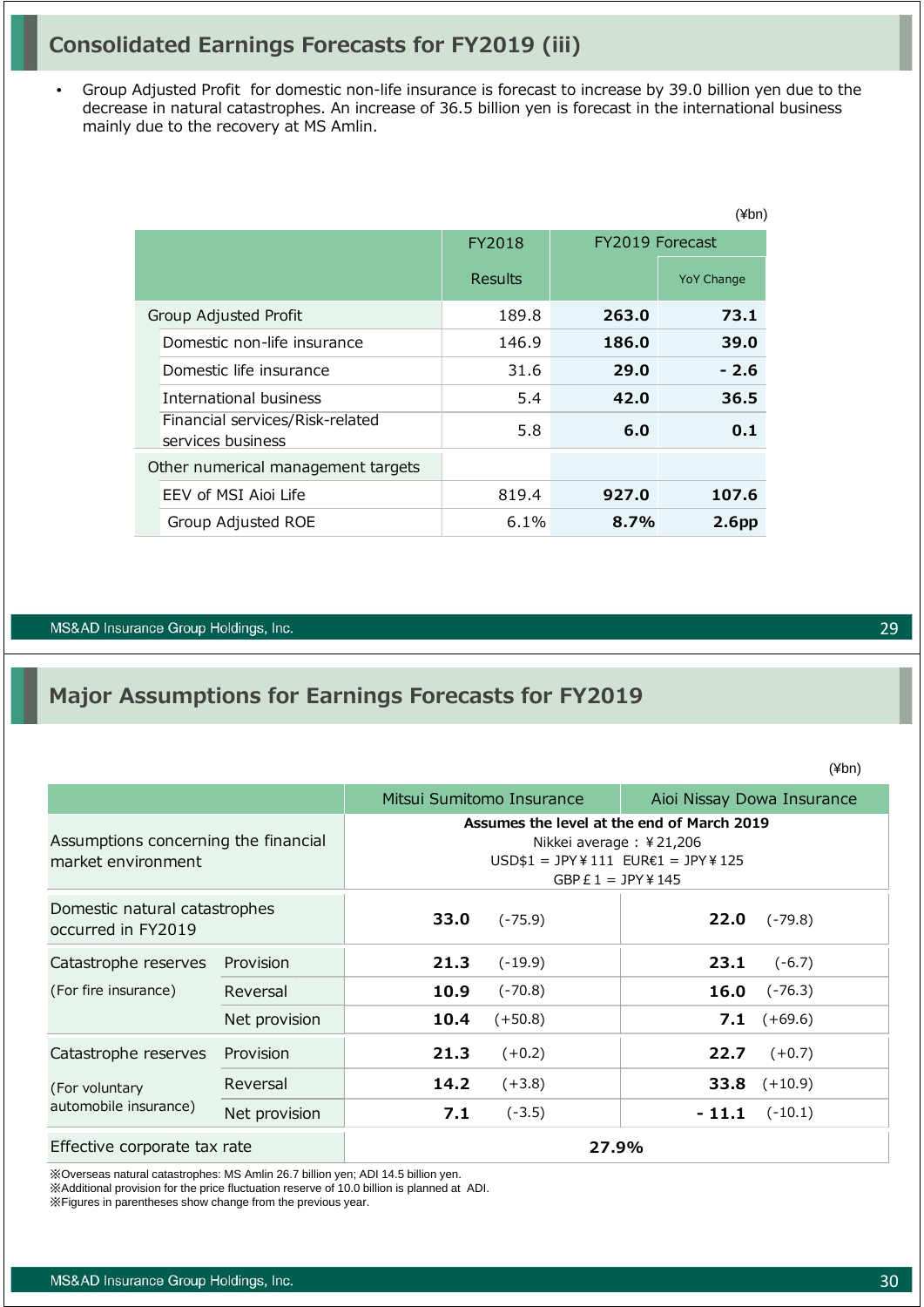### **Earnings Forecasts for FY2019 – Domestic Non-Life Insurance Companies (MSI&ADI) (i)**

|                                                                                |         | Simple Sum        |         | MSI (Non-Consolidated) |         | ADI (Non-Consolidated) |  |
|--------------------------------------------------------------------------------|---------|-------------------|---------|------------------------|---------|------------------------|--|
|                                                                                |         | <b>YoY Change</b> |         | <b>YoY Change</b>      |         | <b>YoY Change</b>      |  |
| Net premiums written <sup>*1</sup>                                             | 2,802.0 | 55.9              | 1,541.0 | 28.5                   | 1,261.0 | 27.4                   |  |
| Earned premiums <sup>*2</sup>                                                  | 2,435.4 | 44.6              | 1,348.4 | 21.2                   | 1,087.0 | 23.4                   |  |
| Incurred losses (including loss<br>$(-)$<br>adjustment expenses) <sup>32</sup> | 1,450.1 | $-140.0$          | 779.3   | $-77.8$                | 670.8   | $-62.1$                |  |
| Underwriting expenses <sup>*2</sup><br>$(-)$                                   | 856.7   | 36.1              | 464.8   | 21.4                   | 391.9   | 14.7                   |  |
| Commissions and collection<br>expenses <sup>32</sup>                           | 502.7   | 14.6              | 266.8   | 8.7                    | 235.9   | 5.8                    |  |
| Other underwriting expenses <sup>32</sup>                                      | 354.0   | 21.5              | 198.0   | 12.7                   | 156.0   | 8.8                    |  |
| Underwriting profit/loss prior to<br>reflecting catastrophe reserve            | 130.3   | 147.2             | 106.0   | 80.8                   | 24.3    | 66.3                   |  |
| Net catastrophe reserve                                                        | $-26.3$ | $-106.1$          | $-30.0$ | $-52.2$                | 3.7     | $-53.8$                |  |
| Underwriting profit/loss after<br>reflecting catastrophe reserve               | 104.0   | 41.1              | 76.0    | 28.6                   | 28.0    | 12.4                   |  |
| EI loss ratio <sup>*2</sup>                                                    | 59.5%   | $-7.0pp$          | 57.8%   | $-6.8pp$               | 61.7%   | $-7.2pp$               |  |
| Net loss ratio <sup>**1</sup>                                                  | 61.7%   | $-5.2pp$          | 60.9%   | $-5.3pp$               | 62.8%   | $-5.0pp$               |  |
| Net expense ratio <sup>*1</sup>                                                | 33.2%   | 0.7 <sub>pp</sub> | 32.4%   | 0.9 <sub>pp</sub>      | 34.2%   | 0.4 <sub>pp</sub>      |  |
| Combined ratio <sup>*1</sup>                                                   | 94.9%   | - 4.5pp           | 93.3%   | $-4.4pp$               | 97.0%   | - 4.6pp                |  |

※1 All lines ※2 Excludes residential earthquake and CALI (compulsory auto liability insurance)

※ "Earned premiums" are calculated with adjustments including unearned premiums (excl. natural catastrophe policy reserves) and reserve funds.

MS&AD Insurance Group Holdings, Inc.

### **Earnings Forecasts for FY2019 – Domestic Non-Life Insurance Companies (MSI&ADI) (ii)**

|                                                          | Simple Sum |                   |        | MSI (Non-Consolidated) |         | ADI (Non-Consolidated) |
|----------------------------------------------------------|------------|-------------------|--------|------------------------|---------|------------------------|
|                                                          |            | <b>YoY Change</b> |        | YoY Change             |         | YoY Change             |
| Underwriting profit/loss                                 | 104.0      | 41.1              | 76.0   | 28.6                   | 28.0    | 12.4                   |
| Net interest and dividends income                        | 107.7      | $-13.5$           | 72.1   | $-9.5$                 | 35.6    | $-4.0$                 |
| Gains/losses on sales of securities                      | 72.4       | $-60.7$           | 55.2   | $-60.8$                | 17.2    | 0.1                    |
| Impairment losses on securities (-)                      | 9.2        | 3.0               | 6.2    | 2.1                    | 3.0     | 0.9                    |
| Investment profit/loss and other<br>ordinary profit/loss | 146.0      | - 78.9            | 106.0  | $-73.1$                | 40.0    | $-5.8$                 |
| Ordinary profit/loss                                     | 250.0      | - 37.8            | 182.0  | $-44.4$                | 68.0    | 6.6                    |
| <b>Extraordinary income/loss</b>                         | $-19.7$    | $-2.8$            | $-3.7$ | $-0.6$                 | $-16.0$ | $-2.2$                 |
| Net income/loss                                          | 176.0      | - 32.4            | 136.0  | $-35.1$                | 40.0    | 2.6                    |

(¥bn)

31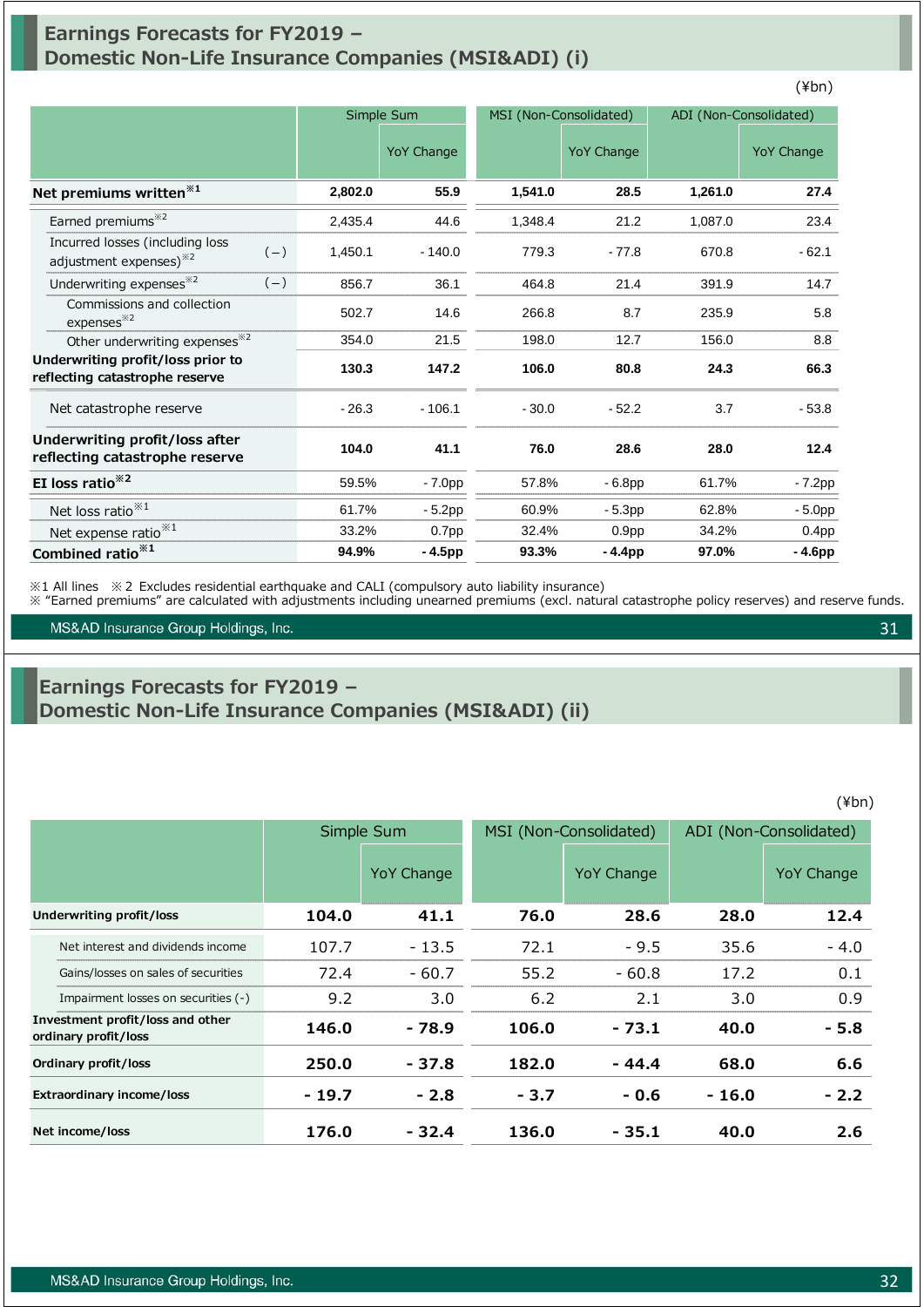### **Earnings Forecasts for FY2019 – Domestic Life Insurance Companies – MSI Aioi Life**

### **Key financial data**

| <b>Key linancial data</b>                             |                |                   | (¥bn)             |
|-------------------------------------------------------|----------------|-------------------|-------------------|
|                                                       | FY2018         | FY2019 (Forecast) |                   |
|                                                       | <b>Results</b> | Forecast          | <b>YoY Change</b> |
| Amount of new policies <sup>**</sup>                  | 3,114.5        | 2,834.1           | $-9.0\%$          |
| Annualized premiums of new policies <sup>36</sup>     | 51.1           | 32.1              | $-37.3%$          |
| Amount of policies in force <sup>**</sup>             | 24,533.1       | 25,055.6          | 2.1%              |
| Annualized premiums of policies in force <sup>*</sup> | 431.5          | 454.5             | 5.3%              |
| Gross premiums income                                 | 504.2          | 522.0             | 17.7              |
| Ordinary profit/loss                                  | 19.5           | 21.9              | 2.4               |
| Net income/loss                                       | 7.9            | 10.0              | 2.0               |

※Amount of new policies, amount of policies in force, annualized premiums of new policies and annualized premiums of policies in force are total sum of personal insurance and personal annuity insurance.

#### MS&AD Insurance Group Holdings, Inc.

### **Earnings Forecasts for FY2019 – Domestic Life Insurance Companies – MSI Primary Life**

### **Key financial data** (\*)

|                             | FY2018         |          | . <i>.</i><br>FY2019 (Forecast) |
|-----------------------------|----------------|----------|---------------------------------|
|                             | <b>Results</b> | Forecast | <b>YoY Change</b>               |
| Amount of new policies      | 1,118.2        | 1,122.7  | $0.4\%$                         |
| Amount of policies in force | 6,678.5        | 7,278.0  | $9.0\%$                         |
| Gross premiums income       | 1,095.6        | 1,003.0  | $-92.6$                         |
| Ordinary profit/loss        | 35.5           | 27.8     | $-7.7$                          |
| Net income/loss             | 23.3           | 17.0     | $-6.3$                          |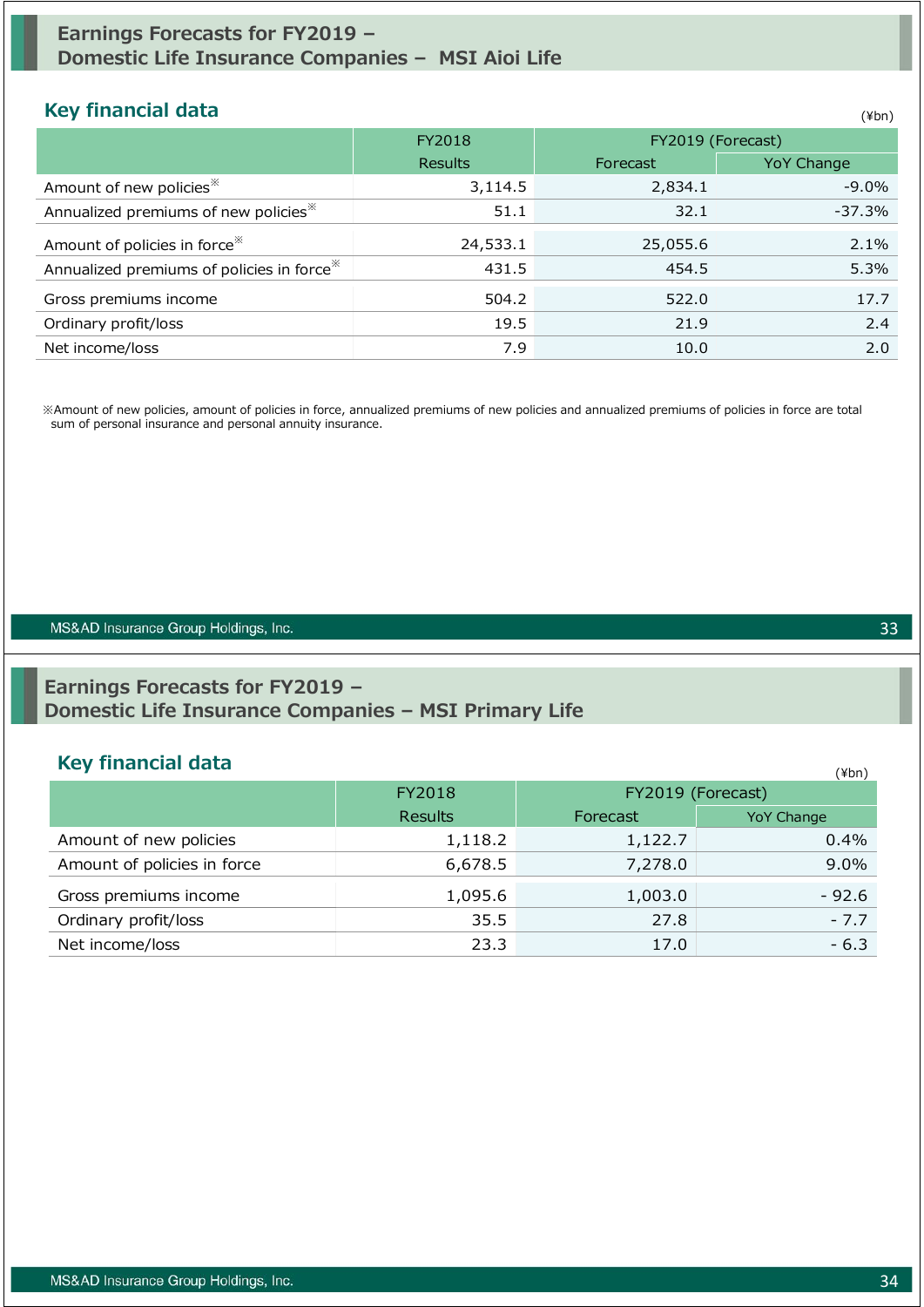### **Overseas subsidiaries** (¥bn)

|                              | FY2018<br><b>Results</b> | FY2019<br>Forecast | <b>YoY Change</b> | Change ratio |
|------------------------------|--------------------------|--------------------|-------------------|--------------|
| Net premiums written         | 714.6                    | 681.0              | $-33.6$           | $-4.7%$      |
| Asia                         | 184.0                    | 181.0              | $-3.0$            | $-1.7%$      |
| Europe                       | 486.0                    | 452.7              | $-33.2$           | $-6.8%$      |
| (of which, MS Amlin)         | 447.7                    | 412.6              | $-35.1$           | $-7.9%$      |
| Americas                     | 44.5                     | 47.3               | 2.7               | 6.1%         |
| Net income/loss              | 19.3                     | 38.0               | 18.6              | 96.0%        |
| Asia                         | 26.1                     | 16.2               | $-9.9$            | $-37.9%$     |
| Europe                       | $-19.0$                  | 3.4                | 22.3              |              |
| (of which, MS Amlin)         | $-13.7$                  | 6.2                | 19.9              |              |
| Americas                     | 4.0                      | 3.1                | $-0.9$            | $-23.3%$     |
| International life insurance | 8.2                      | 15.3               | 7.0               | 86.3%        |

#### MS&AD Insurance Group Holdings, Inc.

### **<Reference> Earnings Forecasts for FY2019 – Domestic Non-Life Insurance Companies (MSI&ADI)(i)**

|                                                         | Simple Sum |          |  |
|---------------------------------------------------------|------------|----------|--|
|                                                         |            | Growth   |  |
| Fire and allied                                         | 401.0      | 4.8%     |  |
| Marine                                                  | 67.7       | $-3.8%$  |  |
| Personal accident                                       | 201.5      | $-6.4\%$ |  |
| Voluntary automobile                                    | 1,373.3    | 2.3%     |  |
| CALI                                                    | 347.0      | 2.9%     |  |
| Other                                                   | 411.4      | 3.3%     |  |
| Total                                                   | 2,802.0    | 2.0%     |  |
| Total excluding<br>residential EQ<br>insurance and CALI | 2,454.3    | 1.9%     |  |

| $(\nexists b^n)$<br><b>Net premiums written</b>         |         |            |  |                        |         |                        |          |
|---------------------------------------------------------|---------|------------|--|------------------------|---------|------------------------|----------|
|                                                         |         | Simple Sum |  | MSI (Non-Consolidated) |         | ADI (Non-Consolidated) |          |
|                                                         |         | Growth     |  |                        | Growth  |                        | Growth   |
| Fire and allied                                         | 401.0   | 4.8%       |  | 212.1                  | 6.7%    | 188.9                  | 2.7%     |
| Marine                                                  | 67.7    | $-3.8%$    |  | 60.4                   | $-2.9%$ | 7.3                    | $-10.4%$ |
| Personal accident                                       | 201.5   | $-6.4%$    |  | 146.5                  | $-3.2%$ | 55.0                   | $-14.0%$ |
| Voluntary automobile                                    | 1,373.3 | 2.3%       |  | 664.7                  | 1.2%    | 708.6                  | 3.4%     |
| <b>CALI</b>                                             | 347.0   | 2.9%       |  | 183.3                  | 2.9%    | 163.7                  | 2.8%     |
| Other                                                   | 411.4   | 3.3%       |  | 273.9                  | 3.4%    | 137.5                  | 3.2%     |
| Total                                                   | 2,802.0 | 2.0%       |  | 1,541.0                | 1.9%    | 1,261.0                | 2.2%     |
| Total excluding<br>residential EQ<br>insurance and CALI | 2,454.3 | 1.9%       |  | 1,357.3                | 1.8%    | 1,097.0                | 2.1%     |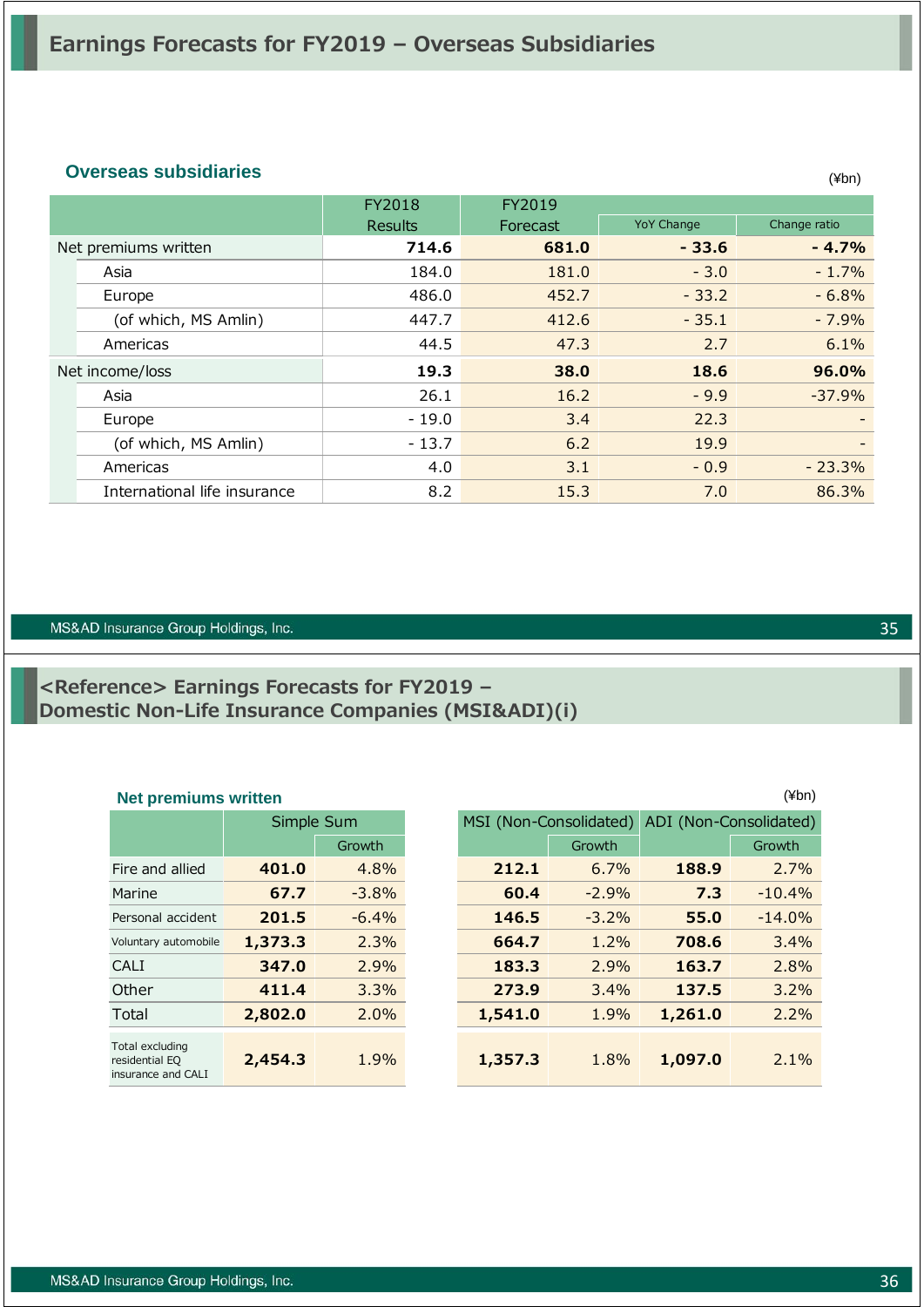### **<Reference> Earnings Forecasts for FY2019 – Domestic Non-Life Insurance Companies (MSI&ADI)(ii)**

#### **EI loss ratio**

|                                                           | EI Loss Ratio |                   | EI Loss Ratio          |                   |                        |                   |
|-----------------------------------------------------------|---------------|-------------------|------------------------|-------------------|------------------------|-------------------|
|                                                           |               | Simple Sum        | MSI (Non-consolidated) |                   | ADI (Non-consolidated) |                   |
|                                                           |               | <b>YoY Change</b> |                        | <b>YoY Change</b> |                        | <b>YoY Change</b> |
| Fire and allied                                           | 58.0%         | $-53.9pp$         | 56.3%                  | $-52.8pp$         | 60.0%                  | $-55.0pp$         |
| Marine                                                    | 53.2%         | $-7.7$ pp         | 56.3%                  | 0.0 <sub>pp</sub> | 26.8%                  | $-70.4$ pp        |
| Personal accident                                         | 53.5%         | 2.3 <sub>pp</sub> | 52.5%                  | 1.0 <sub>pp</sub> | 56.1%                  | 5.6pp             |
| Voluntary automobile                                      | 62.0%         | 2.3 <sub>pp</sub> | 60.8%                  | 1.3 <sub>pp</sub> | 63.1%                  | 3.2 <sub>pp</sub> |
| Other                                                     | 56.8%         | 1.6 <sub>pp</sub> | 54.8%                  | 1.9 <sub>pp</sub> | 61.0%                  | 1.2 <sub>pp</sub> |
| Total (excluding<br>residential EQ<br>insurance and CALI) | 59.5%         | $-7.0pp$          | 57.8%                  | $-6.8pp$          | 61.7%                  | $-7.2pp$          |
| (Excl. impact of nat.<br>cat.)                            | 56.7%         | 0.0 <sub>pp</sub> | 55.4%                  | $-1.0$ pp         | 58.4%                  | 1.4 <sub>pp</sub> |

 $\%$  Incurred losses = Net loss paid + loss adjustment expenses + movement in outstanding claims

**<Reference> MS Amlin: Measures for Profit Recovery**

※ Earned premiums, a denominator of EI loss ratio, are calculated with adjustments including unearned premiums (excl. natural catastrophe policy reserves) and reserve funds.

※ "Impact of nat. cat." means incurred losses from domestic and overseas natural catastrophes occurred in each year.

MS&AD Insurance Group Holdings, Inc.



\*1 (1), (7) are after commissions \*2 "Others" is a total of expenses, foreign exchange gains, other ordinary profit and extraordinary profit

\*3 including profit on sale of Leadenhall Capital Partners LLP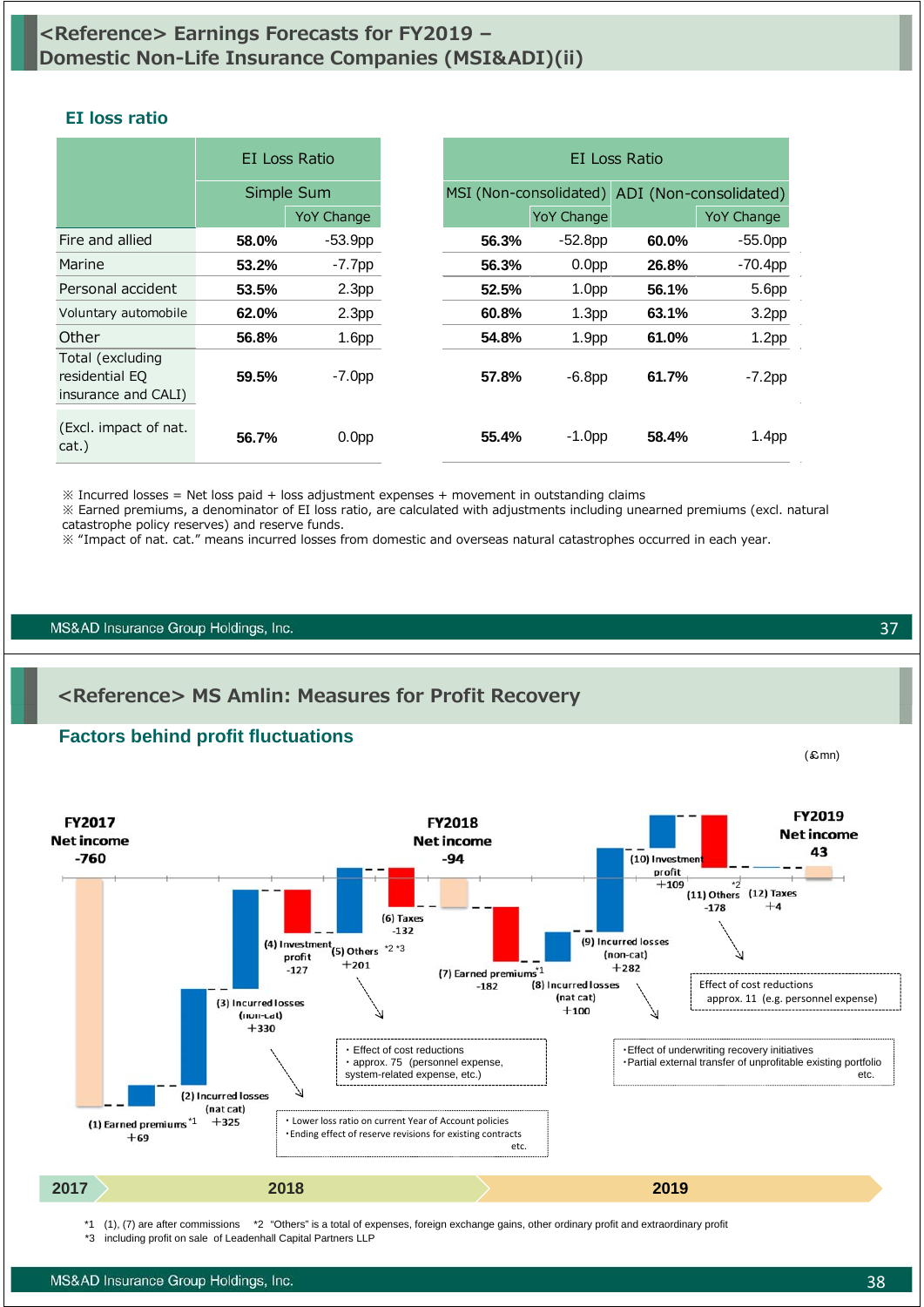### **<Reference> MS Amlin: Measures for Profit Recovery**

### FY2018

- Significant progress made during 2018, impacted by natural catastrophe and large loss activity. 2018 market insured losses estimated at US \$76bn\*, 2017 losses of US \$143bn\*. MS Amlin totaled £340 million including hurricanes Michael and Florence and the California wildfires. \*Source: Swiss Re's sigma No 2 / 2019
- The incurred non-catastrophe loss decreased by £330 million and the non-catastrophe loss ratio improved by more than 10% from the previous fiscal year, as a result of underwriting remediation initiatives, improved terms and an increase in the applicable premium rate.
- Significant reduction in operating expenses from 2017 leading to 1.6pt improvement in the overall expense ratio.
- Investment profit was £54 million, which declined by £127 million from the previous year, due to the impact of fluctuations in the bond market and the decline in stock prices at the end of 2018.

#### FY2019

- Natural catastrophe losses are estimated at £184 million (+ £17 million from initial plan for FY2018) based on risk model calculations.
- As for non-cat lines, profit recovery is expected as the company continues to steadily improve our underwriting portfolio to regain profitability.
- Investment profit is expected to be £163 million on the assumption that the investment environment stabilizes.
- We will continue efforts to reduce operating costs, optimise business processes and promote portfolio remediation to strengthen our long-term profitability.
- As a result, net income will be £43 million.

MS&AD Insurance Group Holdings, Inc.

### **Abbreviations of company names used in this presentation**

- 
- 
- 
- 
- 
- 
- 
- 
- 

• MS&AD Holdings : MS&AD Insurance Group Holdings, Inc. • MS&AD: MS&AD Insurance Group • Mitsui Sumitomo Insurance, MSI : Mitsui Sumitomo Insurance Co., Ltd. • Aioi Nissay Dowa Insurance, ADI : Aioi Nissay Dowa Insurance Co., Ltd. • Mitsui Direct General : Mitsui Direct General Insurance Co., Ltd. • MSI Aioi Life : Mitsui Sumitomo Aioi Life Insurance Co., Ltd. • MSI Primary Life : Mitsui Sumitomo Primary Life Insurance Co., Ltd. • MS Amlin : MS Amlin plc • MS First Capital : MS First Capital Insurance Limited